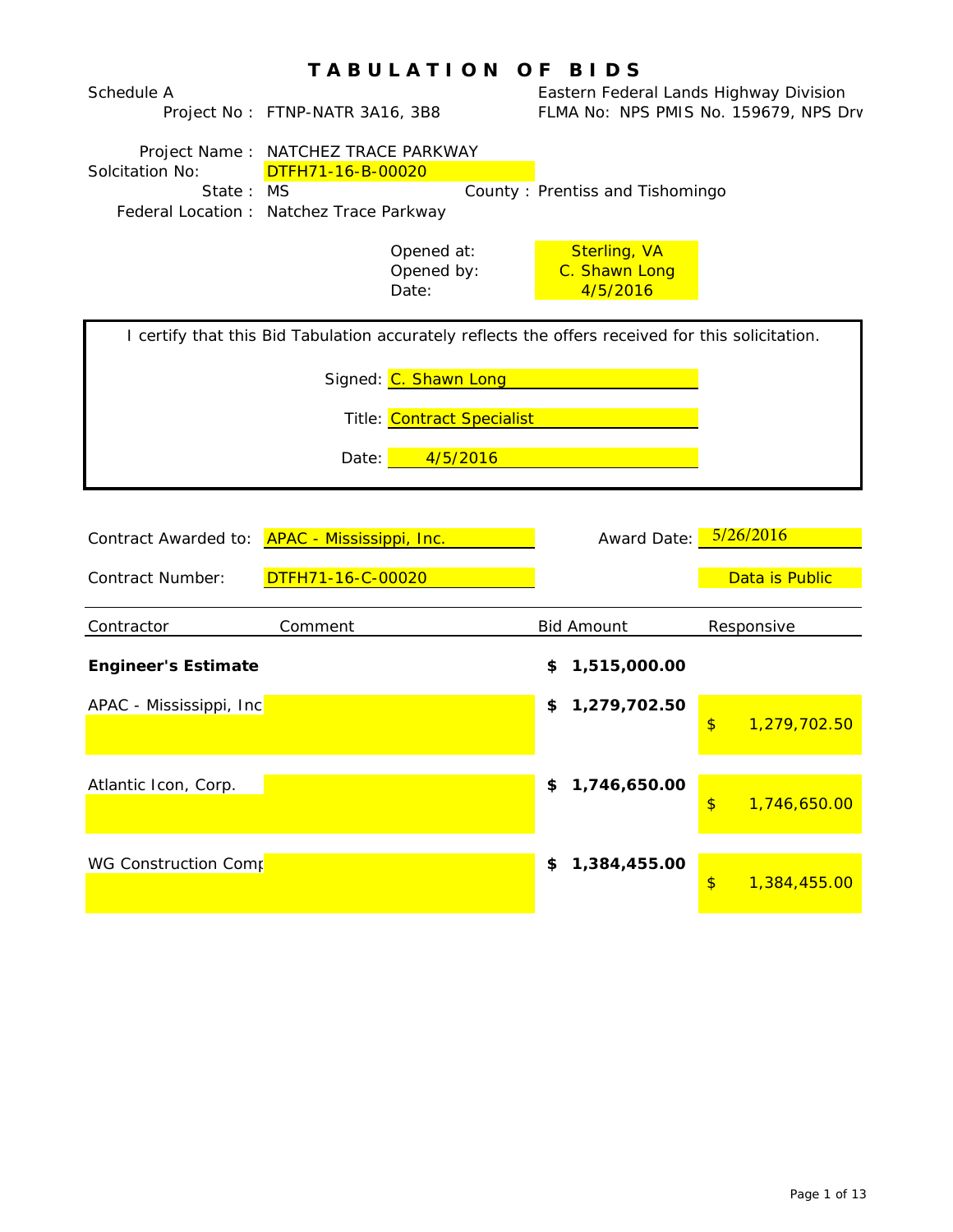**Schedule A Total of Bid Items: \$ 1,515,000.00** 

Project No: FTNP-NATR 3A16, 3B8

|                   |                           | $CO = "Contract Quantity"$                           | <b>Engineer's Estimate</b> |               |           | <b>APAC - Miss</b> |
|-------------------|---------------------------|------------------------------------------------------|----------------------------|---------------|-----------|--------------------|
| Item No.          | Quantity                  | Unit                                                 | <b>Unit Price</b>          |               | Amount    | <b>Unit Price</b>  |
| 15101-0000        | MOBILIZATION              |                                                      |                            |               |           |                    |
| <b>Line A0100</b> | <b>ALL</b>                | <b>LPSM</b>                                          | \$<br>95,910.00            | \$            | 95,910.00 | \$<br>100,000.00   |
| 15201-0000        |                           | CONSTRUCTION SURVEY AND STAKING                      |                            |               |           |                    |
| <b>Line A0120</b> | ALL                       | <b>LPSM</b>                                          | \$<br>20,000.00            | - \$          | 20,000.00 | \$<br>50,000.00    |
| 15401-0000        | <b>CONTRACTOR TESTING</b> |                                                      |                            |               |           |                    |
| Line A0140        | ALL                       | <b>LPSM</b>                                          | \$<br>20,000.00            | \$            | 20,000.00 | \$<br>25,000.00    |
| 15701-0000        | SOIL EROSION CONTROL      |                                                      |                            |               |           |                    |
| <b>Line A0160</b> | <b>ALL</b>                | <b>LPSM</b>                                          | \$<br>4,000.00             | \$            | 4,000.00  | \$<br>10,000.00    |
| 20301-1400        | REMOVAL OF INLET          |                                                      |                            |               |           |                    |
| <b>Line A0180</b> | 2                         | <b>EACH</b>                                          | \$<br>680.00               | \$            | 1,360.00  | \$<br>1,100.00     |
| 20301-2400        | REMOVAL OF SIGN           |                                                      |                            |               |           |                    |
| <b>Line A0200</b> | $\mathbf{1}$              | <b>EACH</b>                                          | \$<br>200.00               | \$            | 200.00    | \$<br>250.00       |
| 20302-0500        |                           | REMOVAL OF CURB, CONCRETE                            |                            |               |           |                    |
| <b>Line A0220</b> | 130                       | <b>LNFT</b>                                          | \$<br>32.00                | $^{\circ}$    | 4,160.00  | \$<br>26.00        |
| 20303-1600        |                           | REMOVAL OF PAVEMENT, ASPHALT                         |                            |               |           |                    |
| <b>Line A0240</b> | 530                       | SQYD                                                 | \$<br>22.00                | \$            | 11,660.00 | \$<br>20.00        |
| 20303-3200        |                           | REMOVAL OF SIDEWALK, CONCRETE                        |                            |               |           |                    |
| <b>Line A0260</b> | 15                        | SQYD                                                 | \$<br>70.00                | \$            | 1,050.00  | \$<br>55.00        |
| 20315-0000        | SAWCUTTING PAVEMENT       |                                                      |                            |               |           |                    |
| <b>Line A0280</b> | 75                        | <b>LNFT</b>                                          | \$<br>8.00                 | $\frac{1}{2}$ | 600.00    | \$<br>26.00        |
| 20401-0000        | ROADWAY EXCAVATION        |                                                      |                            |               |           |                    |
| <b>Line A0300</b> | 630                       | <b>CUYD</b>                                          | \$<br>75.00                | \$            | 47,250.00 | \$<br>30.00        |
| 20701-1000        |                           | SEPARATION-STABILIZATION GEOTEXTILE, CLASS 2, TYPE E |                            |               |           |                    |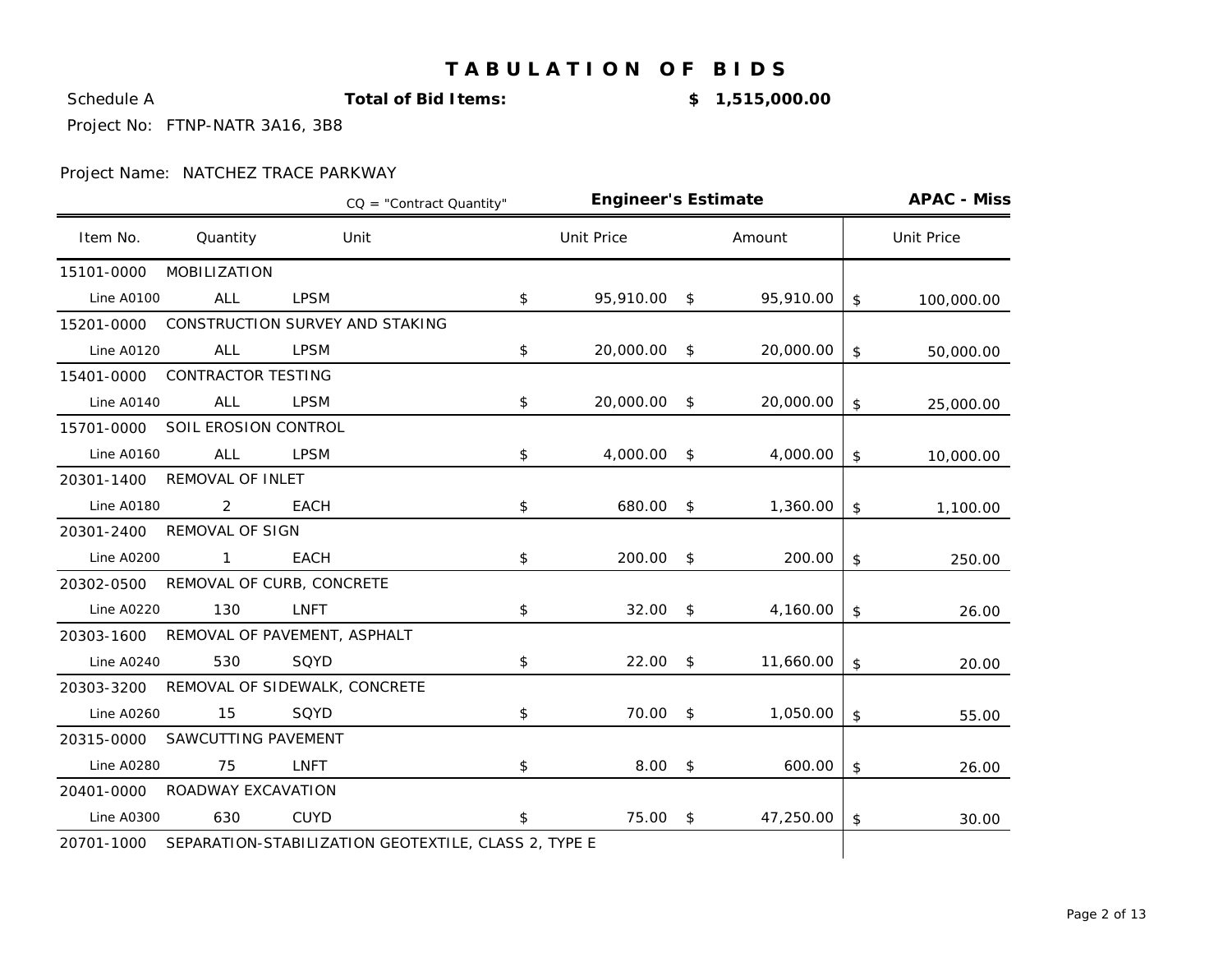**Schedule A Total of Bid Items: \$ 1,515,000.00** 

Project No: FTNP-NATR 3A16, 3B8

|                   |                          | $CO = "Contract Quantity"$                                                                                                                                        | <b>Engineer's Estimate</b> |              |            | <b>APAC - Miss</b> |
|-------------------|--------------------------|-------------------------------------------------------------------------------------------------------------------------------------------------------------------|----------------------------|--------------|------------|--------------------|
| Item No.          | Quantity                 | Unit                                                                                                                                                              | <b>Unit Price</b>          |              | Amount     | <b>Unit Price</b>  |
| <b>Line A0320</b> | 1,900                    | SQYD                                                                                                                                                              | \$<br>1.85                 | \$           | 3,515.00   | \$<br>4.15         |
| 30101-4000        |                          | AGGREGATE BASE GRADING C OR D                                                                                                                                     |                            |              |            |                    |
| <b>Line A0340</b> | 600                      | <b>TON</b>                                                                                                                                                        | \$<br>46.00                | \$           | 27,600.00  | \$<br>35.00        |
| 31302-0000        |                          | AGGREGATE-TOPSOIL COURSE                                                                                                                                          |                            |              |            |                    |
| <b>Line A0360</b> | 12,000                   | SQYD                                                                                                                                                              | \$<br>8.50                 | \$           | 102,000.00 | \$<br>7.80         |
| 40101-0100        |                          | ASPHALT CONCRETE PAVEMENT, GYRATORY MIX, 3/8-INCH NOMINAL MAXIMUM SIZE AGGREGATE, <0.3 MILLION ESAL, PG 67-22, ROUGHNESS TYPE I-A OR TYPE IV                      |                            |              |            |                    |
| <b>Line A0380</b> | 5,200                    | <b>TON</b>                                                                                                                                                        | \$<br>130.00               | \$           | 676,000.00 | \$<br>96.00        |
| 40101-0900        |                          | ASPHALT CONCRETE PAVEMENT, GYRATORY MIX, 3/4-INCH NOMINAL MAXIMUM SIZE AGGREGATE, <0.3 MILLION ESAL MAXIMUM SIZE AGGREGATE, <0.3 MILLION ESAL, WIDENING, PG 67-22 |                            |              |            |                    |
| <b>Line A0400</b> | 950                      | <b>TON</b>                                                                                                                                                        | \$<br>165.00               | \$           | 156,750.00 | \$<br>115.00       |
| 40102-0100        |                          | ASPHALT CONCRETE PAVEMENT, GYRATORY MIX, 3/8-INCH NOMINAL MAXIMUM SIZE AGGREGATE, WEDGE AND LEVELING COURSE, PG 67-22                                             |                            |              |            |                    |
| <b>Line A0420</b> | 500                      | <b>TON</b>                                                                                                                                                        | \$<br>160.00               | $\mathsf{S}$ | 80,000.00  | \$<br>110.00       |
| 41301-0000        | ASPHALT PAVEMENT MILLING |                                                                                                                                                                   |                            |              |            |                    |
| Line A0440        | 6,000                    | SQYD                                                                                                                                                              | \$<br>15.00                | \$           | 90,000.00  | \$<br>4.00         |
| 41401-2000        |                          | CRACKS, CLEANING AND SEALING                                                                                                                                      |                            |              |            |                    |
| <b>Line A0460</b> | 5,000                    | <b>LNFT</b>                                                                                                                                                       | \$<br>3.60                 | \$           | 18,000.00  | \$<br>2.10         |
| 55225-0000        | CLEAN AND RESEAL JOINTS  |                                                                                                                                                                   |                            |              |            |                    |
| Line A0480        | 270                      | <b>LNFT</b>                                                                                                                                                       | \$<br>14.00                | \$           | 3,780.00   | \$<br>5.25         |
| 60403-1400        | INLET, FLH TYPE 5B       |                                                                                                                                                                   |                            |              |            |                    |
| <b>Line A0500</b> | 2                        | <b>EACH</b>                                                                                                                                                       | \$<br>5,200.00             | \$           | 10,400.00  | \$<br>9,400.00     |
| 60901-1700        |                          | CURB, CONCRETE, 18-INCH DEPTH                                                                                                                                     |                            |              |            |                    |
| <b>Line A0520</b> | 50                       | <b>LNFT</b>                                                                                                                                                       | \$<br>70.00                | \$           | 3,500.00   | \$<br>41.50        |
| 60915-1000        | WHEELSTOP, CONCRETE      |                                                                                                                                                                   |                            |              |            |                    |
| <b>Line A0540</b> | 1                        | <b>EACH</b>                                                                                                                                                       | \$<br>140.00               | \$           | 140.00     | \$<br>950.00       |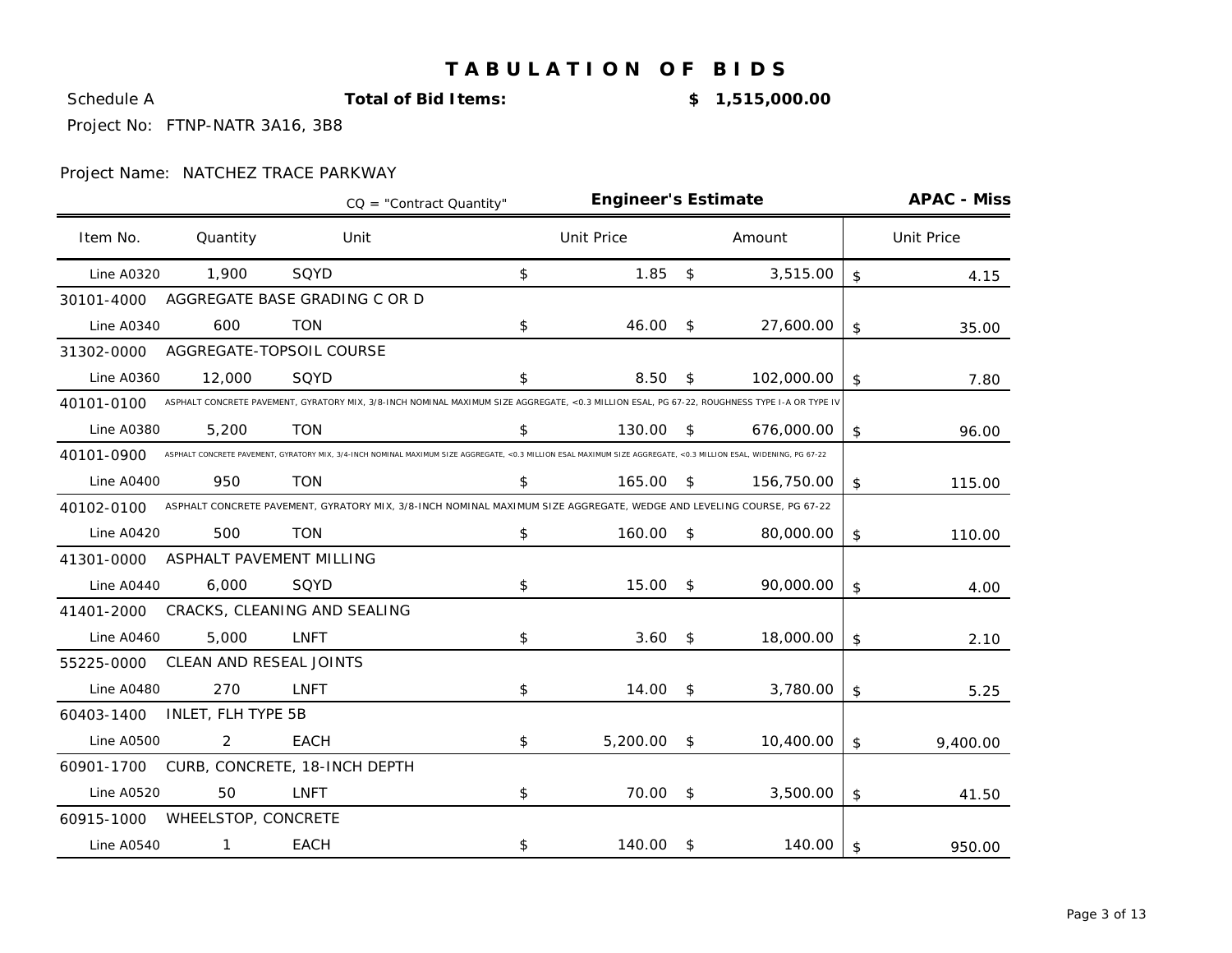**Schedule A Total of Bid Items: \$ 1,515,000.00** 

Project No: FTNP-NATR 3A16, 3B8

|                   |                        | $CO = "Contract Quantity"$                                      | <b>Engineer's Estimate</b> |     |           | <b>APAC - Miss</b> |
|-------------------|------------------------|-----------------------------------------------------------------|----------------------------|-----|-----------|--------------------|
| Item No.          | Quantity               | Unit                                                            | <b>Unit Price</b>          |     | Amount    | <b>Unit Price</b>  |
| 61401-0000        | LEAN CONCRETE BACKFILL |                                                                 |                            |     |           |                    |
| <b>Line A0560</b> | 5                      | <b>CUYD</b>                                                     | \$<br>1,800.00             | \$  | 9,000.00  | \$<br>830.00       |
| 61504-1000        |                        | ACCESSIBILITY RAMP, CONCRETE                                    |                            |     |           |                    |
| Line A0580        | 15                     | SQYD                                                            | \$<br>200.00               | \$  | 3,000.00  | \$<br>495.00       |
| 62403-0000        |                        | FURNISHING AND PLACING TOPSOIL                                  |                            |     |           |                    |
| <b>Line A0600</b> | 5                      | <b>CUYD</b>                                                     | \$<br>140.00               | \$  | 700.00    | \$<br>250.00       |
| 62501-0000        | TURF ESTABLISHMENT     |                                                                 |                            |     |           |                    |
| <b>Line A0620</b> | 2.3                    | <b>ACRE</b>                                                     | \$<br>3,500.00             | \$  | 8,050.00  | \$<br>10,000.00    |
| 63302-0000        | <b>SIGN SYSTEM</b>     |                                                                 |                            |     |           |                    |
| <b>Line A0640</b> | 100                    | <b>SQFT</b>                                                     | \$<br>150.00 \$            |     | 15,000.00 | \$<br>100.00       |
|                   |                        | 63401-1500 PAVEMENT MARKINGS, TYPE H, SOLID (PROFILED)          |                            |     |           |                    |
| <b>Line A0660</b> | 7,100                  | <b>LNFT</b>                                                     | \$<br>2.75                 | \$  | 19,525.00 | \$<br>4.00         |
|                   |                        | 63401-1500 PAVEMENT MARKINGS, TYPE H, SOLID                     |                            |     |           |                    |
| <b>Line A0680</b> | 79,300                 | <b>LNFT</b>                                                     | \$<br>0.40                 | \$  | 31,720.00 | \$<br>0.35         |
| 63401-1600        |                        | PAVEMENT MARKINGS, TYPE H, BROKEN                               |                            |     |           |                    |
| Line A0700        | 11,000                 | <b>LNFT</b>                                                     | \$<br>$0.30 \quad$ \$      |     | 3,300.00  | \$<br>0.20         |
| 63405-3250        |                        | PAVEMENT MARKINGS, TYPE H, ACCESSIBILITY SYMBOL                 |                            |     |           |                    |
| <b>Line A0720</b> | $\mathbf{1}$           | <b>EACH</b>                                                     | \$<br>410.00               | \$  | 410.00    | \$<br>500.00       |
| 63406-0200        |                        | RAISED PAVEMENT MARKER, NON-PLOWABLE, BI-DIRECTIONAL REFLECTIVE |                            |     |           |                    |
| Line A0740        | 12                     | <b>EACH</b>                                                     | \$<br>35.00                | -\$ | 420.00    | \$<br>20.00        |
| 63501-0000        |                        | TEMPORARY TRAFFIC CONTROL                                       |                            |     |           |                    |
| <b>Line A0760</b> | <b>ALL</b>             | <b>LPSM</b>                                                     | \$<br>30,000.00            | \$  | 30,000.00 | \$<br>100,000.00   |
| 63701-0000        | <b>FIELD OFFICE</b>    |                                                                 |                            |     |           |                    |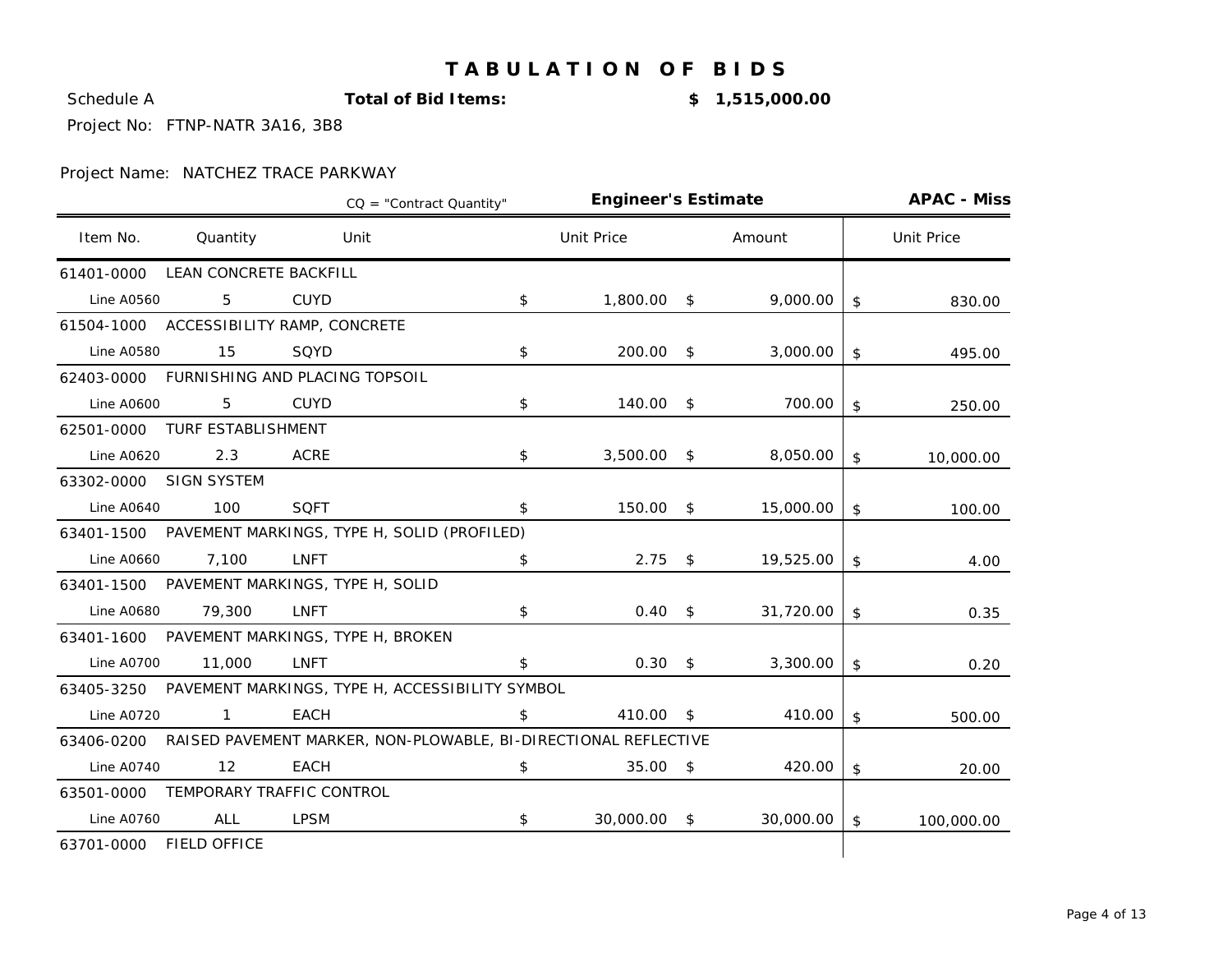**Schedule A Total of Bid Items: \$ 1,515,000.00** 

Project No: FTNP-NATR 3A16, 3B8

|            |          | $CQ = "Contract Quantity"$ | <b>Engineer's Estimate</b> |           | <b>APAC - Miss</b> |
|------------|----------|----------------------------|----------------------------|-----------|--------------------|
| Item No.   | Quantity | Unit                       | Unit Price                 | Amount    | Unit Price         |
| Line A0780 |          | EACH                       | 16.000.00                  | 16,000.00 | 8,000.00           |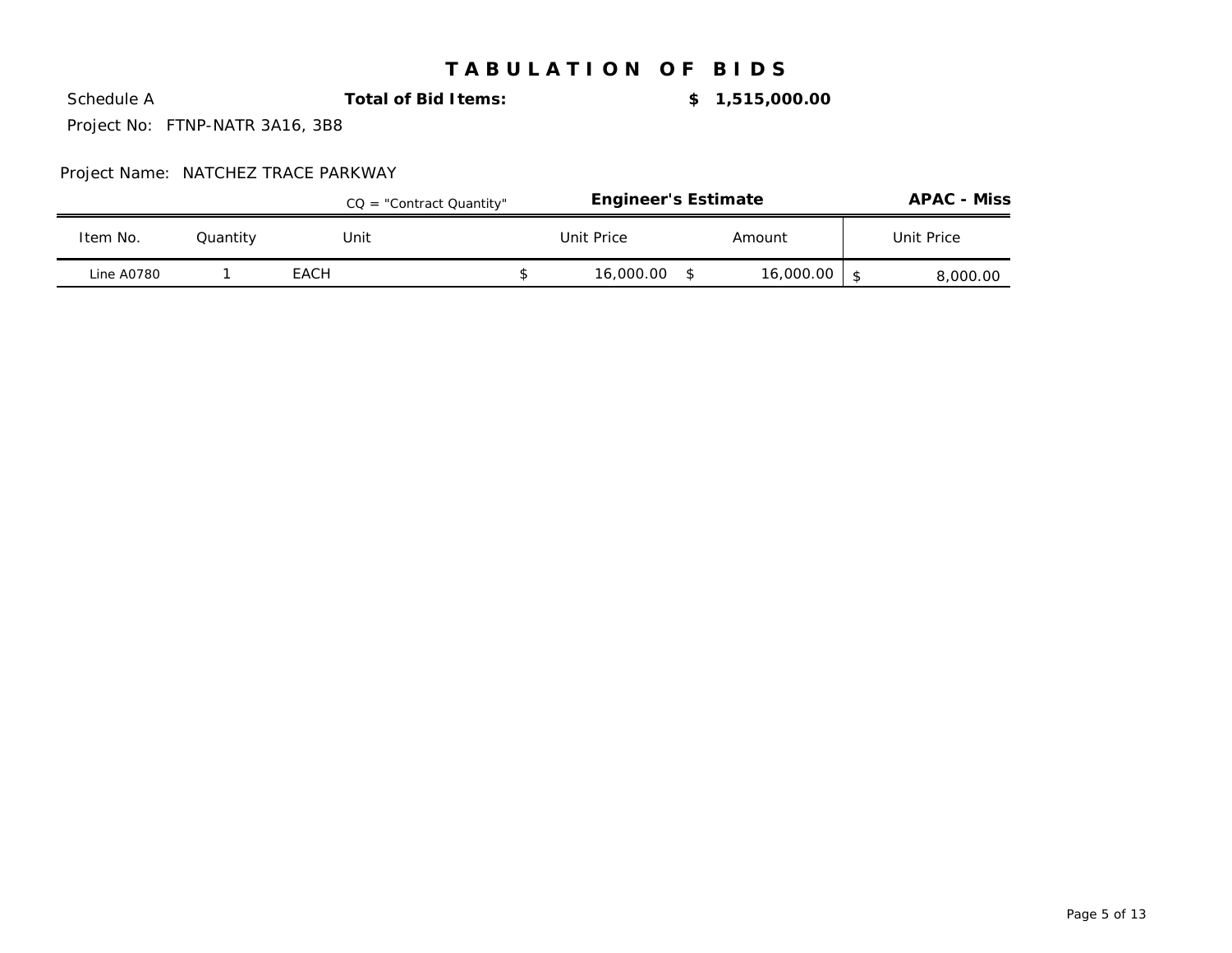Schedule A **Total of Bid Items: \$ 1,279,702.50** 15.3% **\$ 1,746,650.00**

Project No: FTNP-NATR 3A16, 3B8

|                   |                           | CQ = "Contract Quantity" issippi, Inc.               |                  |                           | Atlantic Icon, Corp. |                 |
|-------------------|---------------------------|------------------------------------------------------|------------------|---------------------------|----------------------|-----------------|
| Item No.          | Quantity                  | Unit                                                 | Amount           |                           | <b>Unit Price</b>    | Amount          |
| 15101-0000        | <b>MOBILIZATION</b>       |                                                      |                  |                           |                      |                 |
| <b>Line A0100</b> | ALL                       | <b>LPSM</b>                                          | \$<br>100,000.00 | \$                        | 235,750.00 \$        | 235,750.00      |
| 15201-0000        |                           | CONSTRUCTION SURVEY AND STAKING                      |                  |                           |                      |                 |
| <b>Line A0120</b> | ALL                       | <b>LPSM</b>                                          | \$<br>50,000.00  | \$                        | 22,500.00            | \$<br>22,500.00 |
| 15401-0000        | <b>CONTRACTOR TESTING</b> |                                                      |                  |                           |                      |                 |
| <b>Line A0140</b> | <b>ALL</b>                | <b>LPSM</b>                                          | \$<br>25,000.00  | \$                        | 30,000.00            | \$<br>30,000.00 |
| 15701-0000        | SOIL EROSION CONTROL      |                                                      |                  |                           |                      |                 |
| <b>Line A0160</b> | ALL                       | <b>LPSM</b>                                          | \$<br>10,000.00  | $$\mathfrak{s}$$          | 28,000.00 \$         | 28,000.00       |
| 20301-1400        | REMOVAL OF INLET          |                                                      |                  |                           |                      |                 |
| <b>Line A0180</b> | $\overline{2}$            | <b>EACH</b>                                          | \$<br>2,200.00   | $\boldsymbol{\mathsf{S}}$ | $500.00$ \$          | 1,000.00        |
| 20301-2400        | <b>REMOVAL OF SIGN</b>    |                                                      |                  |                           |                      |                 |
| <b>Line A0200</b> | $1 \quad \blacksquare$    | EACH                                                 | \$<br>250.00     | \$                        | 250.00 \$            | 250.00          |
| 20302-0500        |                           | REMOVAL OF CURB, CONCRETE                            |                  |                           |                      |                 |
| <b>Line A0220</b> | 130                       | LNFT                                                 | \$<br>3,380.00   | \$                        | $15.00$ \$           | 1,950.00        |
| 20303-1600        |                           | REMOVAL OF PAVEMENT, ASPHALT                         |                  |                           |                      |                 |
| Line A0240        | 530                       | SQYD                                                 | \$<br>10,600.00  | $\boldsymbol{\mathsf{S}}$ | $25.50$ \$           | 13,515.00       |
| 20303-3200        |                           | REMOVAL OF SIDEWALK, CONCRETE                        |                  |                           |                      |                 |
| <b>Line A0260</b> | 15                        | SQYD                                                 | \$<br>825.00     | \$                        | $90.00$ \$           | 1,350.00        |
| 20315-0000        | SAWCUTTING PAVEMENT       |                                                      |                  |                           |                      |                 |
| <b>Line A0280</b> | 75                        | <b>LNFT</b>                                          | \$<br>1,950.00   | \$                        | $15.00$ \$           | 1,125.00        |
| 20401-0000        | ROADWAY EXCAVATION        |                                                      |                  |                           |                      |                 |
| <b>Line A0300</b> | 630                       | <b>CUYD</b>                                          | \$<br>18,900.00  | \$                        | $60.00$ \$           | 37,800.00       |
|                   |                           | 20701-1000 SEPARATION-STABILIZATION GEOTEXTILE, CLAS |                  |                           |                      |                 |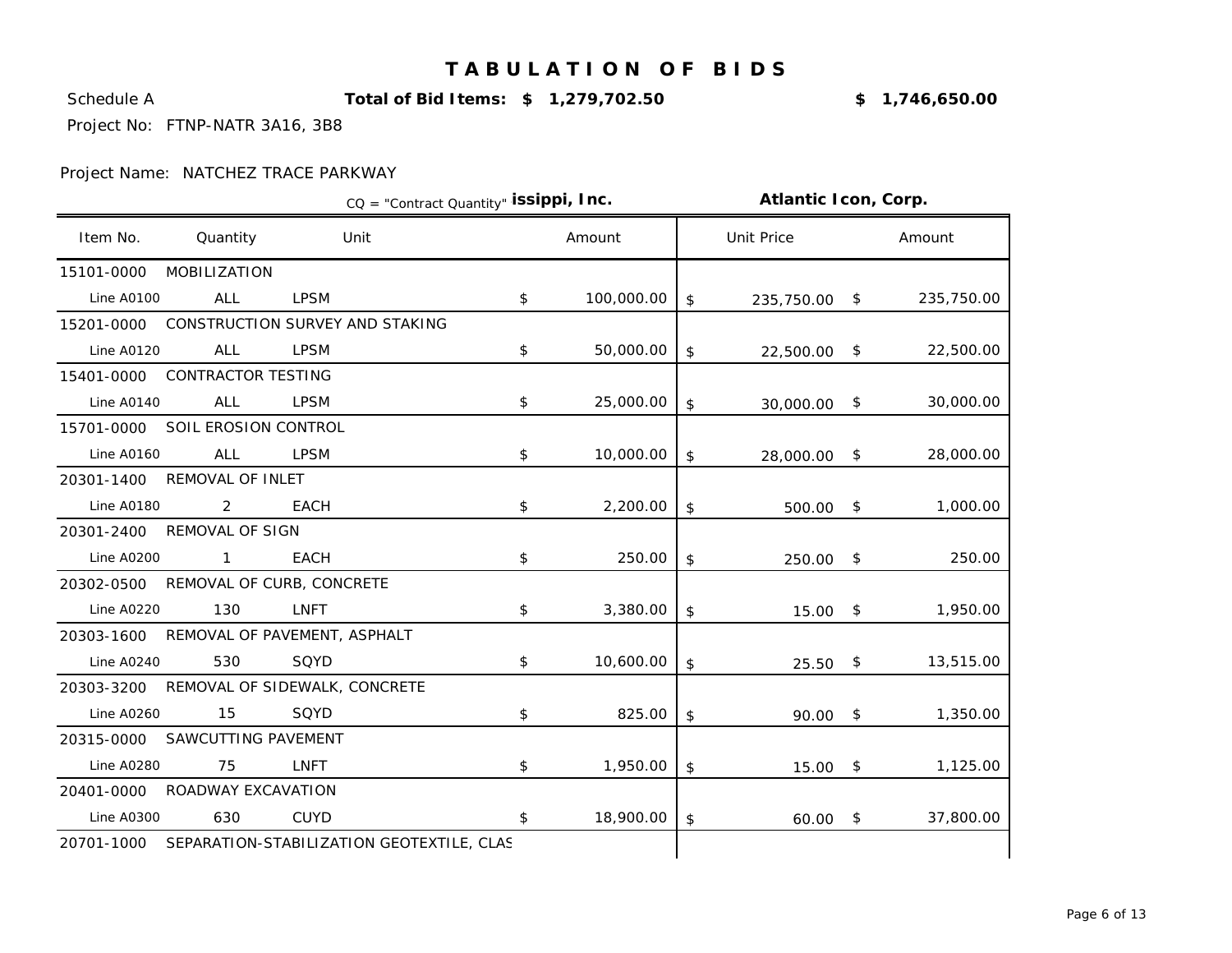Schedule A **Total of Bid Items: \$ 1,279,702.50** 15.3% **\$ 1,746,650.00**

Project No: FTNP-NATR 3A16, 3B8

|                   |                          |                                                                                     | CQ = "Contract Quantity" issippi, Inc. |            | Atlantic Icon, Corp. |              |            |
|-------------------|--------------------------|-------------------------------------------------------------------------------------|----------------------------------------|------------|----------------------|--------------|------------|
| Item No.          | Quantity                 | Unit                                                                                |                                        | Amount     | <b>Unit Price</b>    |              | Amount     |
| <b>Line A0320</b> | 1,900                    | SQYD                                                                                | \$                                     | 7,885.00   | \$<br>18.00          | $\sqrt{5}$   | 34,200.00  |
| 30101-4000        |                          | AGGREGATE BASE GRADING C OR D                                                       |                                        |            |                      |              |            |
| <b>Line A0340</b> | 600                      | <b>TON</b>                                                                          | \$                                     | 21,000.00  | \$<br>60.00          | $\sqrt{5}$   | 36,000.00  |
| 31302-0000        |                          | AGGREGATE-TOPSOIL COURSE                                                            |                                        |            |                      |              |            |
| <b>Line A0360</b> | 12,000                   | SQYD                                                                                | \$                                     | 93,600.00  | \$<br>5.75           | $\sqrt{2}$   | 69,000.00  |
| 40101-0100        |                          | ASPHALT CONCRETE PAVEMENT, GYRATORY MIX, 3/8-INCH NOMINAL MAXIMUM SIZE              |                                        |            |                      |              |            |
| <b>Line A0380</b> | 5,200                    | <b>TON</b>                                                                          | \$                                     | 499,200.00 | \$<br>115.00         | \$           | 598,000.00 |
| 40101-0900        |                          | ASPHALT CONCRETE PAVEMENT, GYRATORY MIX, 3/4-INCH NOMINAL MAXIMUM SIZE AGGREGATE, < |                                        |            |                      |              |            |
| <b>Line A0400</b> | 950                      | <b>TON</b>                                                                          | \$                                     | 109,250.00 | \$<br>185.00 \$      |              | 175,750.00 |
| 40102-0100        |                          | ASPHALT CONCRETE PAVEMENT, GYRATORY MIX, 3/8-INCH NOMINAL MAX                       |                                        |            |                      |              |            |
| <b>Line A0420</b> | 500                      | <b>TON</b>                                                                          | \$                                     | 55,000.00  | \$<br>130.00         | $\mathsf{S}$ | 65,000.00  |
| 41301-0000        | ASPHALT PAVEMENT MILLING |                                                                                     |                                        |            |                      |              |            |
| Line A0440        | 6,000                    | SQYD                                                                                | \$                                     | 24,000.00  | \$<br>10.00          | $\sqrt{3}$   | 60,000.00  |
| 41401-2000        |                          | CRACKS, CLEANING AND SEALING                                                        |                                        |            |                      |              |            |
| <b>Line A0460</b> | 5,000                    | <b>LNFT</b>                                                                         | \$                                     | 10,500.00  | \$<br>8.00           | \$           | 40,000.00  |
| 55225-0000        | CLEAN AND RESEAL JOINTS  |                                                                                     |                                        |            |                      |              |            |
| Line A0480        | 270                      | <b>LNFT</b>                                                                         | \$                                     | 1,417.50   | \$<br>18.00          | \$           | 4,860.00   |
| 60403-1400        | INLET, FLH TYPE 5B       |                                                                                     |                                        |            |                      |              |            |
| <b>Line A0500</b> | 2                        | <b>EACH</b>                                                                         | \$                                     | 18,800.00  | \$<br>$8,500.00$ \$  |              | 17,000.00  |
| 60901-1700        |                          | CURB, CONCRETE, 18-INCH DEPTH                                                       |                                        |            |                      |              |            |
| <b>Line A0520</b> | 50                       | <b>LNFT</b>                                                                         | \$                                     | 2,075.00   | \$<br>$65.00$ \$     |              | 3,250.00   |
| 60915-1000        | WHEELSTOP, CONCRETE      |                                                                                     |                                        |            |                      |              |            |
| <b>Line A0540</b> | $\mathbf{1}$             | <b>EACH</b>                                                                         | \$                                     | 950.00     | \$<br>250.00         | \$           | 250.00     |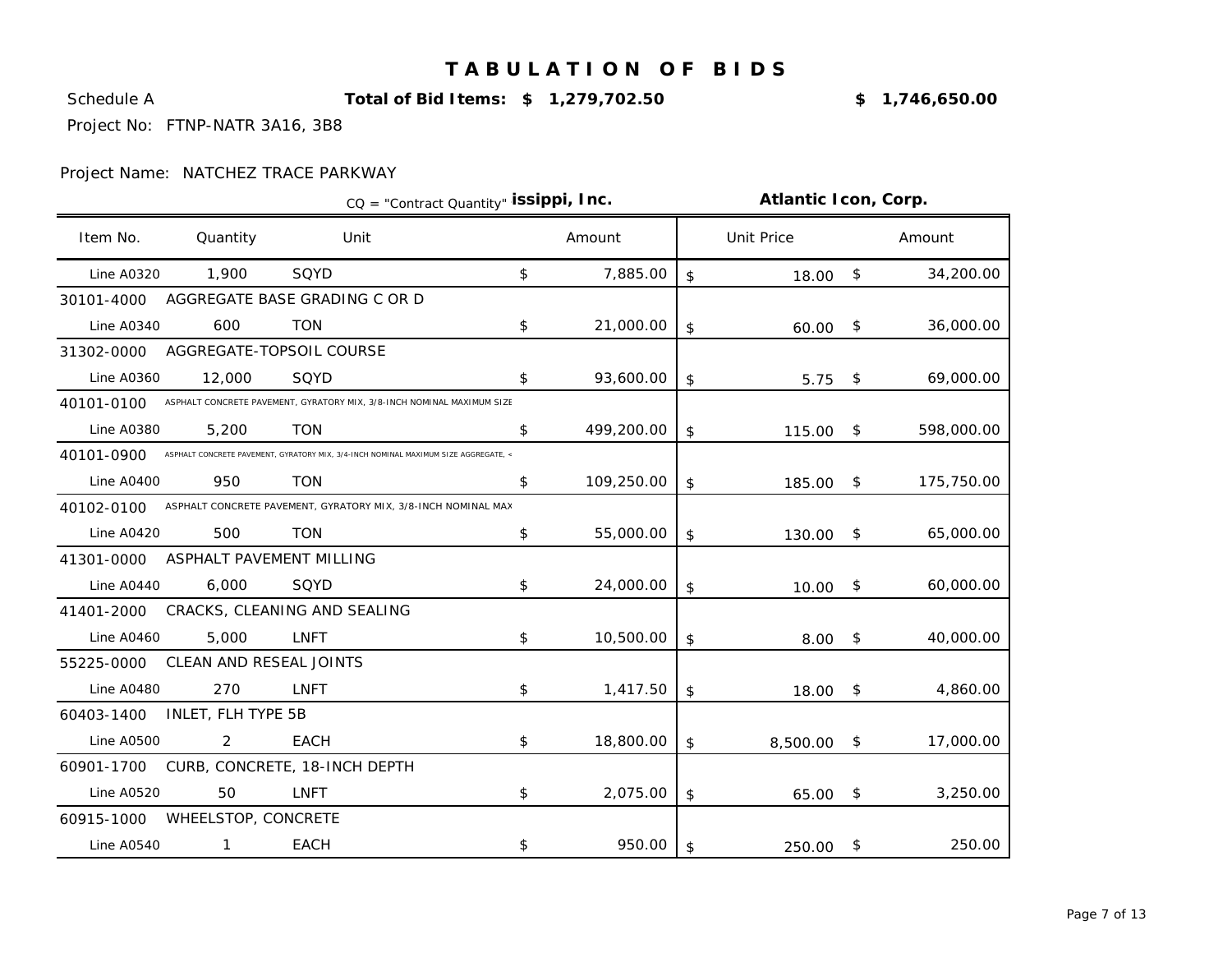Schedule A **Total of Bid Items: \$ 1,279,702.50** 15.3% **\$ 1,746,650.00**

Project No: FTNP-NATR 3A16, 3B8

|                   |                        |                                            | CQ = "Contract Quantity" issippi, Inc. |            |                | Atlantic Icon, Corp. |                  |
|-------------------|------------------------|--------------------------------------------|----------------------------------------|------------|----------------|----------------------|------------------|
| Item No.          | Quantity               | Unit                                       |                                        | Amount     |                | Unit Price           | Amount           |
| 61401-0000        | LEAN CONCRETE BACKFILL |                                            |                                        |            |                |                      |                  |
| <b>Line A0560</b> | 5                      | <b>CUYD</b>                                | \$                                     | 4,150.00   | \$             | $2,200.00$ \$        | 11,000.00        |
| 61504-1000        |                        | ACCESSIBILITY RAMP, CONCRETE               |                                        |            |                |                      |                  |
| <b>Line A0580</b> | 15                     | SQYD                                       | \$                                     | 7,425.00   | \$             | $500.00$ \$          | 7,500.00         |
| 62403-0000        |                        | FURNISHING AND PLACING TOPSOIL             |                                        |            |                |                      |                  |
| <b>Line A0600</b> | 5                      | <b>CUYD</b>                                | \$                                     | 1,250.00   | \$             | 250.00               | \$<br>1,250.00   |
| 62501-0000        | TURF ESTABLISHMENT     |                                            |                                        |            |                |                      |                  |
| <b>Line A0620</b> | 2.3                    | ACRE                                       | \$                                     | 23,000.00  | \$             | 10,000.00            | \$<br>23,000.00  |
| 63302-0000        | <b>SIGN SYSTEM</b>     |                                            |                                        |            |                |                      |                  |
| <b>Line A0640</b> | 100                    | <b>SQFT</b>                                | \$                                     | 10,000.00  | \$             | 110.00               | \$<br>11,000.00  |
| 63401-1500        |                        | PAVEMENT MARKINGS, TYPE H, SOLID (PROFILEI |                                        |            |                |                      |                  |
| <b>Line A0660</b> | 7,100                  | <b>LNFT</b>                                | \$                                     | 28,400.00  | \$             | $4.50$ \$            | 31,950.00        |
| 63401-1500        |                        | PAVEMENT MARKINGS, TYPE H, SOLID           |                                        |            |                |                      |                  |
| <b>Line A0680</b> | 79,300                 | LNFT                                       | \$                                     | 27,755.00  | \$             | 1.50                 | \$<br>118,950.00 |
| 63401-1600        |                        | PAVEMENT MARKINGS, TYPE H, BROKEN          |                                        |            |                |                      |                  |
| Line A0700        | 11,000                 | <b>LNFT</b>                                | \$                                     | 2,200.00   | \$             | $1.00$ \$            | 11,000.00        |
| 63405-3250        |                        | PAVEMENT MARKINGS, TYPE H, ACCESSIBILITY S |                                        |            |                |                      |                  |
| <b>Line A0720</b> | $\overline{1}$         | <b>EACH</b>                                | \$                                     | 500.00     | \$             | 650.00               | \$<br>650.00     |
| 63406-0200        |                        | RAISED PAVEMENT MARKER, NON-PLOWABLE, B    |                                        |            |                |                      |                  |
| Line A0740        | 12                     | <b>EACH</b>                                | \$                                     | 240.00     | $\mathfrak{L}$ | 150.00               | \$<br>1,800.00   |
| 63501-0000        |                        | TEMPORARY TRAFFIC CONTROL                  |                                        |            |                |                      |                  |
| Line A0760        | <b>ALL</b>             | LPSM                                       | \$                                     | 100,000.00 | \$             | 39,500.00            | \$<br>39,500.00  |
| 63701-0000        | <b>FIELD OFFICE</b>    |                                            |                                        |            |                |                      |                  |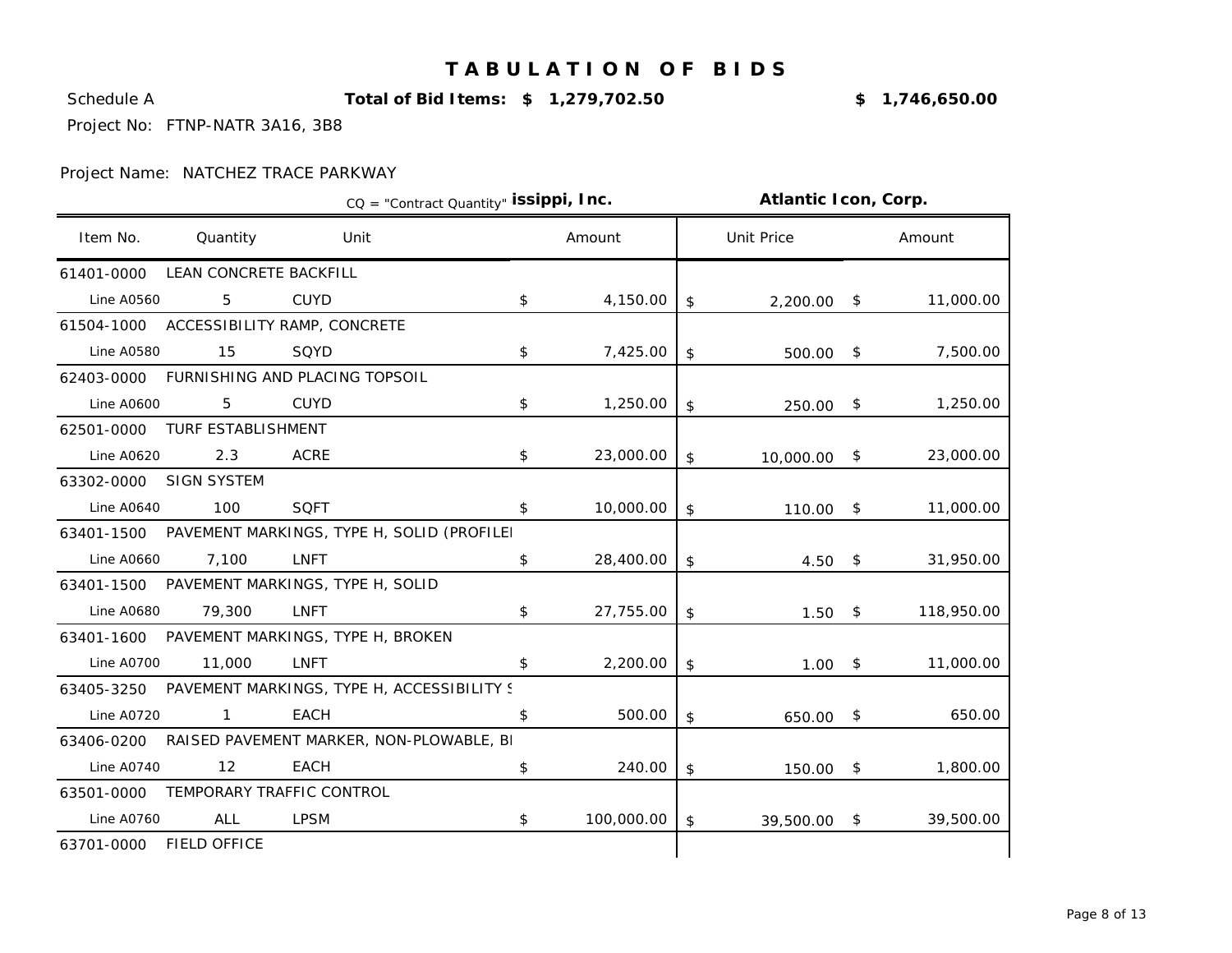Schedule A **Total of Bid Items: \$ 1,279,702.50** 15.3% **\$ 1,746,650.00**

Project No: FTNP-NATR 3A16, 3B8

|            |          |      | CQ = "Contract Quantity" issippi, Inc. |          | Atlantic Icon, Corp. |           |
|------------|----------|------|----------------------------------------|----------|----------------------|-----------|
| Item No.   | Quantity | Unit |                                        | Amount   | Unit Price           | Amount    |
| Line A0780 |          | EACH |                                        | 8,000.00 | 12,500.00            | 12,500.00 |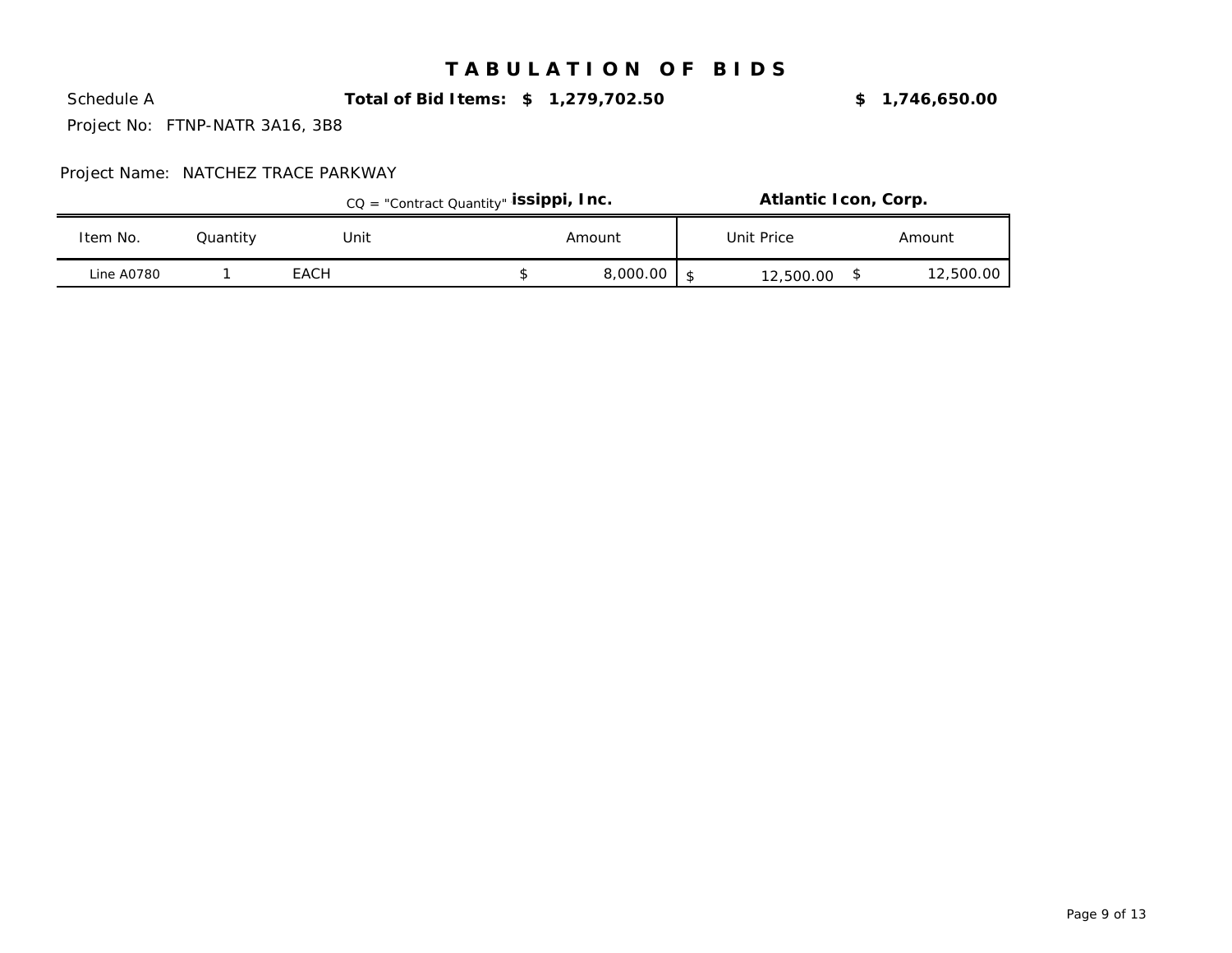Schedule A **Total of Bid Items:**

-8.6% **\$ 1,384,455.00**

Project No: FTNP-NATR 3A16, 3B8

|                   |                                      |             | CQ = "Contract Quantity"                             |                  | WG Construction Company, Inc. |                  |
|-------------------|--------------------------------------|-------------|------------------------------------------------------|------------------|-------------------------------|------------------|
| Item No.          | Quantity                             |             | Unit                                                 |                  | <b>Unit Price</b>             | Amount           |
| 15101-0000        | MOBILIZATION                         |             |                                                      |                  |                               |                  |
| <b>Line A0100</b> | <b>ALL</b>                           | <b>LPSM</b> |                                                      | $$\mathfrak{s}$$ | 115,000.00                    | \$<br>115,000.00 |
| 15201-0000        | CONSTRUCTION SURVEY AND STAKING      |             |                                                      |                  |                               |                  |
| <b>Line A0120</b> | <b>ALL</b>                           | <b>LPSM</b> |                                                      | \$               | 42,000.00                     | \$<br>42,000.00  |
| 15401-0000        | <b>CONTRACTOR TESTING</b>            |             |                                                      |                  |                               |                  |
| <b>Line A0140</b> | <b>ALL</b>                           | <b>LPSM</b> |                                                      | \$               | 15,000.00                     | \$<br>15,000.00  |
| 15701-0000        | SOIL EROSION CONTROL                 |             |                                                      |                  |                               |                  |
| Line A0160        | <b>ALL</b>                           | <b>LPSM</b> |                                                      | \$               | 22,000.00                     | \$<br>22,000.00  |
| 20301-1400        | REMOVAL OF INLET                     |             |                                                      |                  |                               |                  |
| <b>Line A0180</b> | 2                                    | <b>EACH</b> |                                                      | \$               | 2,500.00                      | \$<br>5,000.00   |
| 20301-2400        | REMOVAL OF SIGN                      |             |                                                      |                  |                               |                  |
| <b>Line A0200</b> | $\mathbf{1}$                         | <b>EACH</b> |                                                      | \$               | 250.00                        | \$<br>250.00     |
|                   | 20302-0500 REMOVAL OF CURB, CONCRETE |             |                                                      |                  |                               |                  |
| <b>Line A0220</b> | 130                                  | LNFT        |                                                      | \$               | 20.00                         | \$<br>2,600.00   |
| 20303-1600        | REMOVAL OF PAVEMENT, ASPHALT         |             |                                                      |                  |                               |                  |
| <b>Line A0240</b> | 530                                  | SQYD        |                                                      | \$               | 25.50                         | \$<br>13,515.00  |
| 20303-3200        | REMOVAL OF SIDEWALK, CONCRETE        |             |                                                      |                  |                               |                  |
| <b>Line A0260</b> | 15                                   | SQYD        |                                                      | \$               | 45.00                         | \$<br>675.00     |
| 20315-0000        | SAWCUTTING PAVEMENT                  |             |                                                      |                  |                               |                  |
| <b>Line A0280</b> | 75                                   | <b>LNFT</b> |                                                      | \$               | 6.00                          | \$<br>450.00     |
| 20401-0000        | ROADWAY EXCAVATION                   |             |                                                      |                  |                               |                  |
| <b>Line A0300</b> | 630                                  | <b>CUYD</b> |                                                      | $$\mathfrak{s}$$ | 30.00                         | \$<br>18,900.00  |
|                   |                                      |             | 20701-1000 SEPARATION-STABILIZATION GEOTEXTILE, CLAS |                  |                               |                  |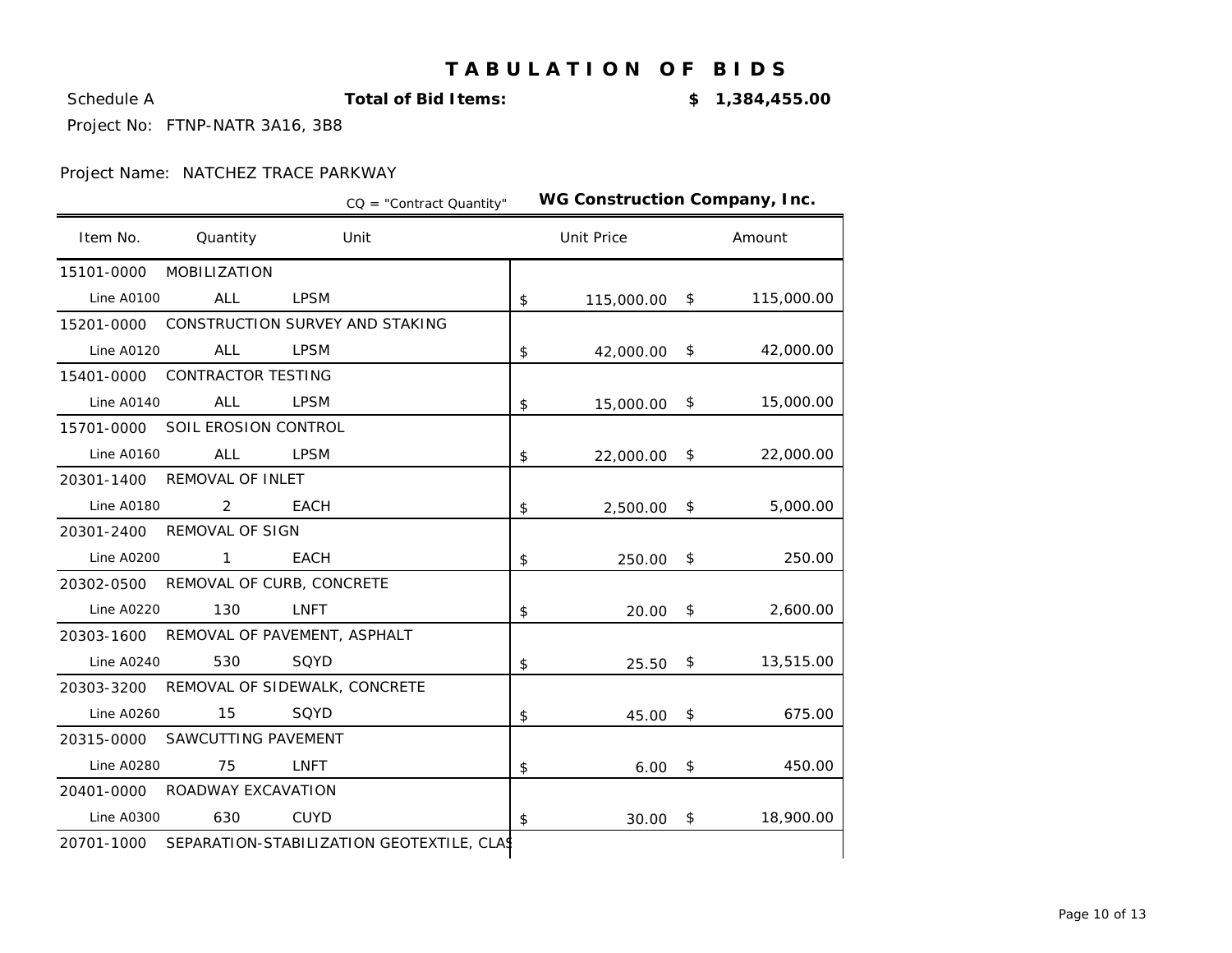Schedule A **Total of Bid Items:**

-8.6% **\$ 1,384,455.00**

Project No: FTNP-NATR 3A16, 3B8

|                   |                               |             | $CO = "Contract Quantity"$                                                       | WG Construction Company, Inc. |            |            |
|-------------------|-------------------------------|-------------|----------------------------------------------------------------------------------|-------------------------------|------------|------------|
| Item No.          | Quantity                      | Unit        |                                                                                  | <b>Unit Price</b>             |            | Amount     |
| <b>Line A0320</b> | 1,900                         | SQYD        |                                                                                  | \$<br>2.00                    | \$         | 3,800.00   |
| 30101-4000        | AGGREGATE BASE GRADING C OR D |             |                                                                                  |                               |            |            |
| <b>Line A0340</b> | 600                           | <b>TON</b>  |                                                                                  | \$<br>55.00                   | \$         | 33,000.00  |
| 31302-0000        | AGGREGATE-TOPSOIL COURSE      |             |                                                                                  |                               |            |            |
| <b>Line A0360</b> | 12,000                        | SQYD        |                                                                                  | \$<br>7.76                    | $\sqrt{3}$ | 93,120.00  |
| 40101-0100        |                               |             | ASPHALT CONCRETE PAVEMENT, GYRATORY MIX, 3/8-INCH NOMINAL MAXIMUM SIZ            |                               |            |            |
| <b>Line A0380</b> | 5,200                         | <b>TON</b>  |                                                                                  | \$<br>104.00                  | \$         | 540,800.00 |
| 40101-0900        |                               |             | ASPHALT CONCRETE PAVEMENT, GYRATORY MIX, 3/4-INCH NOMINAL MAXIMUM SIZE AGGREGATE |                               |            |            |
| <b>Line A0400</b> | 950                           | <b>TON</b>  |                                                                                  | \$<br>145.00                  | \$         | 137,750.00 |
| 40102-0100        |                               |             | ASPHALT CONCRETE PAVEMENT, GYRATORY MIX, 3/8-INCH NOMINAL MAI                    |                               |            |            |
| <b>Line A0420</b> | 500                           | <b>TON</b>  |                                                                                  | \$<br>128.00                  | \$         | 64,000.00  |
| 41301-0000        | ASPHALT PAVEMENT MILLING      |             |                                                                                  |                               |            |            |
| Line A0440        | 6,000                         | SQYD        |                                                                                  | \$<br>7.25                    | \$         | 43,500.00  |
| 41401-2000        | CRACKS, CLEANING AND SEALING  |             |                                                                                  |                               |            |            |
| <b>Line A0460</b> | 5,000                         | <b>LNFT</b> |                                                                                  | \$<br>2.00                    | \$         | 10,000.00  |
| 55225-0000        | CLEAN AND RESEAL JOINTS       |             |                                                                                  |                               |            |            |
| <b>Line A0480</b> | 270                           | <b>LNFT</b> |                                                                                  | \$<br>5.00                    | \$         | 1,350.00   |
| 60403-1400        | INLET, FLH TYPE 5B            |             |                                                                                  |                               |            |            |
| <b>Line A0500</b> | $\overline{2}$                | <b>EACH</b> |                                                                                  | \$<br>3,000.00                | $\sqrt{3}$ | 6,000.00   |
| 60901-1700        | CURB, CONCRETE, 18-INCH DEPTH |             |                                                                                  |                               |            |            |
| <b>Line A0520</b> | 50                            | <b>LNFT</b> |                                                                                  | \$<br>50.00                   | \$         | 2,500.00   |
| 60915-1000        | WHEELSTOP, CONCRETE           |             |                                                                                  |                               |            |            |
| <b>Line A0540</b> | 1                             | <b>EACH</b> |                                                                                  | \$<br>1,200.00                | \$         | 1,200.00   |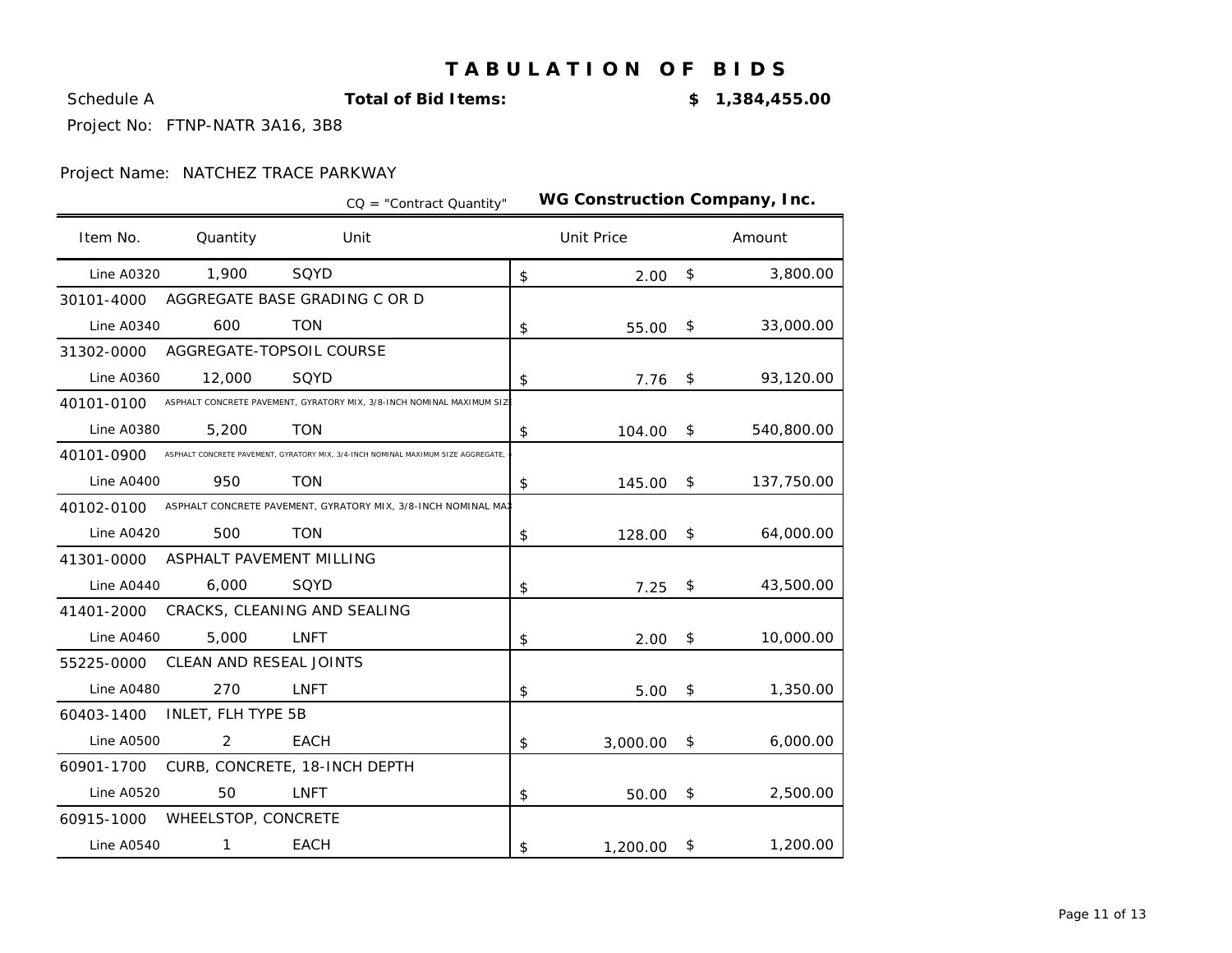Schedule A **Total of Bid Items:**

-8.6% **\$ 1,384,455.00**

Project No: FTNP-NATR 3A16, 3B8

|                   |                                         |             | $CO = "Contract Quantity"$                | WG Construction Company, Inc. |                 |
|-------------------|-----------------------------------------|-------------|-------------------------------------------|-------------------------------|-----------------|
| Item No.          | Quantity                                |             | Unit                                      | <b>Unit Price</b>             | Amount          |
| 61401-0000        | LEAN CONCRETE BACKFILL                  |             |                                           |                               |                 |
| <b>Line A0560</b> | 5                                       | <b>CUYD</b> |                                           | \$<br>2,500.00                | \$<br>12,500.00 |
|                   | 61504-1000 ACCESSIBILITY RAMP, CONCRETE |             |                                           |                               |                 |
| <b>Line A0580</b> | 15                                      | SQYD        |                                           | \$<br>80.00                   | \$<br>1,200.00  |
| 62403-0000        | FURNISHING AND PLACING TOPSOIL          |             |                                           |                               |                 |
| <b>Line A0600</b> | 5                                       | <b>CUYD</b> |                                           | \$<br>250.00                  | \$<br>1,250.00  |
| 62501-0000        | <b>TURF ESTABLISHMENT</b>               |             |                                           |                               |                 |
| <b>Line A0620</b> | 2.3                                     | <b>ACRE</b> |                                           | \$<br>10,000.00               | \$<br>23,000.00 |
| 63302-0000        | <b>SIGN SYSTEM</b>                      |             |                                           |                               |                 |
| <b>Line A0640</b> | 100                                     | <b>SQFT</b> |                                           | \$<br>100.00                  | \$<br>10,000.00 |
| 63401-1500        |                                         |             | PAVEMENT MARKINGS, TYPE H, SOLID (PROFILE |                               |                 |
| <b>Line A0660</b> | 7,100                                   | <b>LNFT</b> |                                           | \$<br>4.00                    | \$<br>28,400.00 |
| 63401-1500        | PAVEMENT MARKINGS, TYPE H, SOLID        |             |                                           |                               |                 |
| <b>Line A0680</b> | 79,300                                  | <b>LNFT</b> |                                           | \$<br>0.35                    | \$<br>27,755.00 |
| 63401-1600        | PAVEMENT MARKINGS, TYPE H, BROKEN       |             |                                           |                               |                 |
| <b>Line A0700</b> | 11,000                                  | <b>LNFT</b> |                                           | \$<br>0.20                    | \$<br>2,200.00  |
| 63405-3250        |                                         |             | PAVEMENT MARKINGS, TYPE H, ACCESSIBILITY  |                               |                 |
| <b>Line A0720</b> | $\mathbf{1}$                            | <b>EACH</b> |                                           | \$<br>500.00                  | \$<br>500.00    |
| 63406-0200        |                                         |             | RAISED PAVEMENT MARKER, NON-PLOWABLE, B   |                               |                 |
| <b>Line A0740</b> | 12                                      | <b>EACH</b> |                                           | \$<br>20.00                   | \$<br>240.00    |
| 63501-0000        | TEMPORARY TRAFFIC CONTROL               |             |                                           |                               |                 |
| <b>Line A0760</b> | <b>ALL</b>                              | <b>LPSM</b> |                                           | \$<br>65,000.00               | \$<br>65,000.00 |
| 63701-0000        | <b>FIELD OFFICE</b>                     |             |                                           |                               |                 |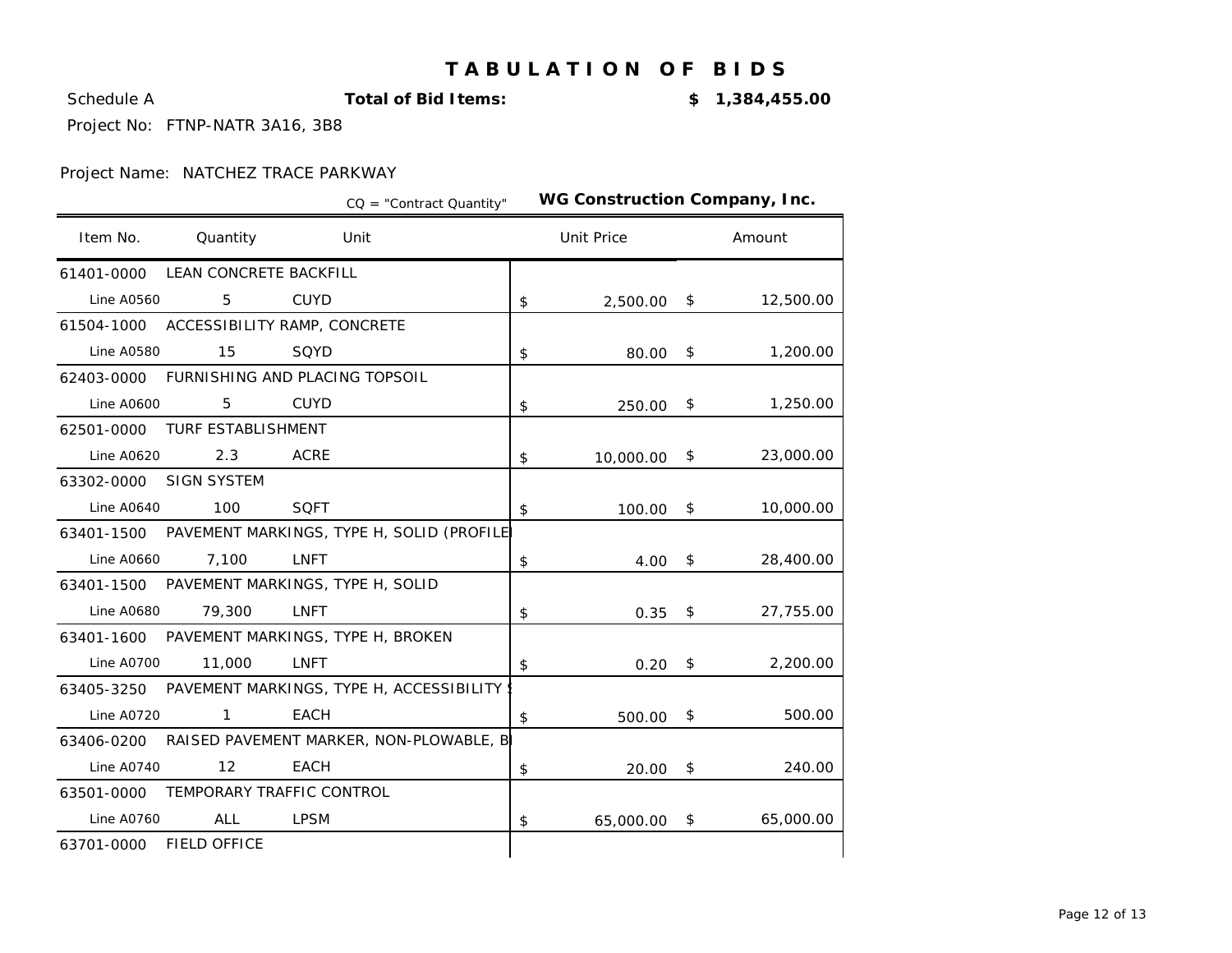Schedule A **Total of Bid Items:**

-8.6% **\$ 1,384,455.00**

Project No: FTNP-NATR 3A16, 3B8

|                   |          | $CO = "Contract Quantity"$ |                 | WG Construction Company, Inc. |
|-------------------|----------|----------------------------|-----------------|-------------------------------|
| Item No.          | Quantity | Unit                       | Unit Price      | Amount                        |
| <b>Line A0780</b> |          | EACH                       | \$<br>40,000.00 | 40,000.00                     |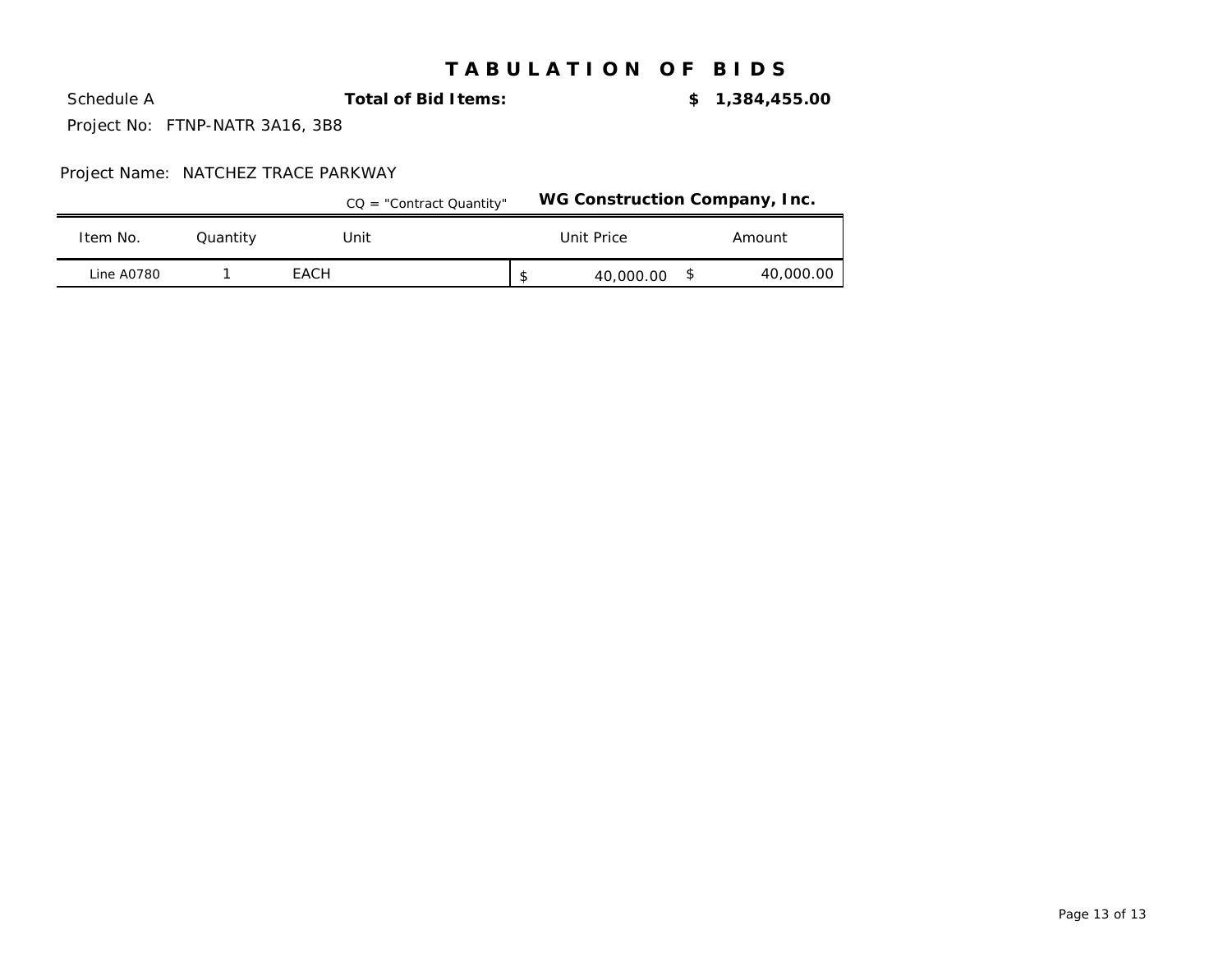|                            | TABULATION OF BIDS                                                                                                |                                                  |                                            |  |  |  |  |
|----------------------------|-------------------------------------------------------------------------------------------------------------------|--------------------------------------------------|--------------------------------------------|--|--|--|--|
| Schedule B                 | Project No: FTNP-NATR 3A16, 3B8                                                                                   | Eastern Federal Lands Highway Division           | FLMA No: NPS PMIS No. 159679, NPS Drv      |  |  |  |  |
| Solcitation No:<br>State:  | Project Name: NATCHEZ TRACE PARKWAY<br>DTFH71-16-B-00020<br><b>MS</b><br>Federal Location : Natchez Trace Parkway | County: Prentiss and Tishomingo                  |                                            |  |  |  |  |
|                            | Opened at:<br>Opened by:<br>Date:                                                                                 | <b>Sterling, VA</b><br>C. Shawn Long<br>4/5/2016 |                                            |  |  |  |  |
|                            | I certify that this Bid Tabulation accurately reflects the offers received for this solicitation.                 |                                                  |                                            |  |  |  |  |
|                            | Signed: C. Shawn Long                                                                                             |                                                  |                                            |  |  |  |  |
|                            | Title: Contract Specialist                                                                                        |                                                  |                                            |  |  |  |  |
|                            | 4/5/2016<br>Date:                                                                                                 |                                                  |                                            |  |  |  |  |
| Contract Awarded to:       | APAC - Mississippi, Inc.                                                                                          | Award Date:                                      | 5/26/2016                                  |  |  |  |  |
| <b>Contract Number:</b>    | DTFH71-16-C-00020                                                                                                 |                                                  | Data is Public                             |  |  |  |  |
| Contractor                 | Comment                                                                                                           | <b>Bid Amount</b>                                | Responsive                                 |  |  |  |  |
| <b>Engineer's Estimate</b> |                                                                                                                   | 2,040,000.00<br>\$                               |                                            |  |  |  |  |
| APAC - Mississippi, Inc    |                                                                                                                   | 1,533,335.00<br>\$                               | 1,533,335.00<br>\$                         |  |  |  |  |
|                            |                                                                                                                   |                                                  |                                            |  |  |  |  |
| Atlantic Icon, Corp.       |                                                                                                                   | 2,061,630.00<br>\$                               | 2,061,630.00<br>$\boldsymbol{\mathsf{\$}}$ |  |  |  |  |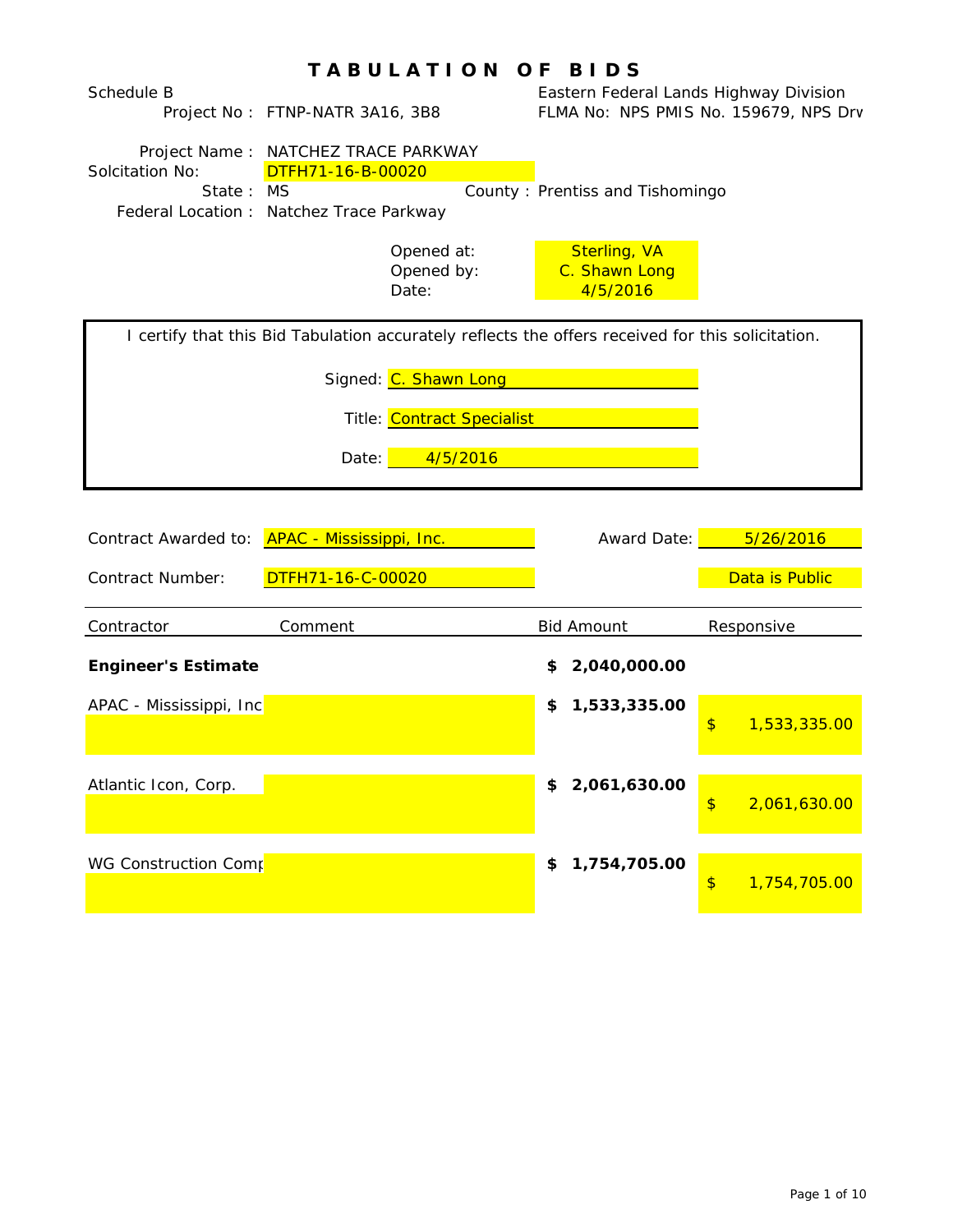**Schedule B Total of Bid Items: \$ 2,040,000.00** 

Project No: FTNP-NATR 3A16, 3B8

|                   |                           |                                                      | <b>Engineer's Estimate</b><br>CQ = "Contract Quantity" |                   |               |            | <b>APAC - Miss</b> |
|-------------------|---------------------------|------------------------------------------------------|--------------------------------------------------------|-------------------|---------------|------------|--------------------|
| Item No.          | Quantity                  | Unit                                                 |                                                        | <b>Unit Price</b> |               | Amount     | <b>Unit Price</b>  |
| 15101-0000        | MOBILIZATION              |                                                      |                                                        |                   |               |            |                    |
| <b>Line B0100</b> | <b>ALL</b>                | <b>LPSM</b>                                          | \$                                                     | 132,520.00 \$     |               | 132,520.00 | \$<br>70,000.00    |
| 15201-0000        |                           | CONSTRUCTION SURVEY AND STAKING                      |                                                        |                   |               |            |                    |
| <b>Line B0120</b> | <b>ALL</b>                | <b>LPSM</b>                                          | \$                                                     | 27,000.00 \$      |               | 27,000.00  | \$<br>10,000.00    |
| 15401-0000        | <b>CONTRACTOR TESTING</b> |                                                      |                                                        |                   |               |            |                    |
| Line B0140        | <b>ALL</b>                | <b>LPSM</b>                                          | \$                                                     | 27,000.00         | \$            | 27,000.00  | \$<br>20,000.00    |
| 15701-0000        | SOIL EROSION CONTROL      |                                                      |                                                        |                   |               |            |                    |
| <b>Line B0160</b> | <b>ALL</b>                | <b>LPSM</b>                                          | \$                                                     | 4,000.00 \$       |               | 4,000.00   | \$<br>10,000.00    |
| 20301-2400        | <b>REMOVAL OF SIGN</b>    |                                                      |                                                        |                   |               |            |                    |
| Line B0180        | $\mathbf{1}$              | <b>EACH</b>                                          | \$                                                     | 200.00            | \$            | 200.00     | \$<br>250.00       |
| 20302-0500        | REMOVAL OF CURB, CONCRETE |                                                      |                                                        |                   |               |            |                    |
| <b>Line B0200</b> | 20                        | <b>LNFT</b>                                          | \$                                                     | 32.00             | \$            | 640.00     | \$<br>26.00        |
| 20303-1600        |                           | REMOVAL OF PAVEMENT, ASPHALT                         |                                                        |                   |               |            |                    |
| <b>Line B0220</b> | 1,600                     | SQYD                                                 | \$                                                     | 22.00             | \$            | 35,200.00  | \$<br>20.00        |
| 20303-3200        |                           | REMOVAL OF SIDEWALK, CONCRETE                        |                                                        |                   |               |            |                    |
| <b>Line B0240</b> | 25                        | SQYD                                                 | \$                                                     | 70.00             | \$            | 1,750.00   | \$<br>52.00        |
| 20315-0000        | SAWCUTTING PAVEMENT       |                                                      |                                                        |                   |               |            |                    |
| <b>Line B0260</b> | 60                        | <b>LNFT</b>                                          | \$                                                     | 8.00              | $\frac{1}{2}$ | 480.00     | \$<br>26.00        |
| 20401-0000        | ROADWAY EXCAVATION        |                                                      |                                                        |                   |               |            |                    |
| <b>Line B0280</b> | 1,050                     | <b>CUYD</b>                                          | \$                                                     | 75.00             | \$            | 78,750.00  | \$<br>30.00        |
| 20701-1000        |                           | SEPARATION-STABILIZATION GEOTEXTILE, CLASS 2, TYPE E |                                                        |                   |               |            |                    |
| <b>Line B0300</b> | 3,200                     | SQYD                                                 | \$                                                     | 1.85              | $\frac{1}{2}$ | 5,920.00   | \$<br>4.15         |
| 30101-4000        |                           | AGGREGATE BASE GRADING C OR D                        |                                                        |                   |               |            |                    |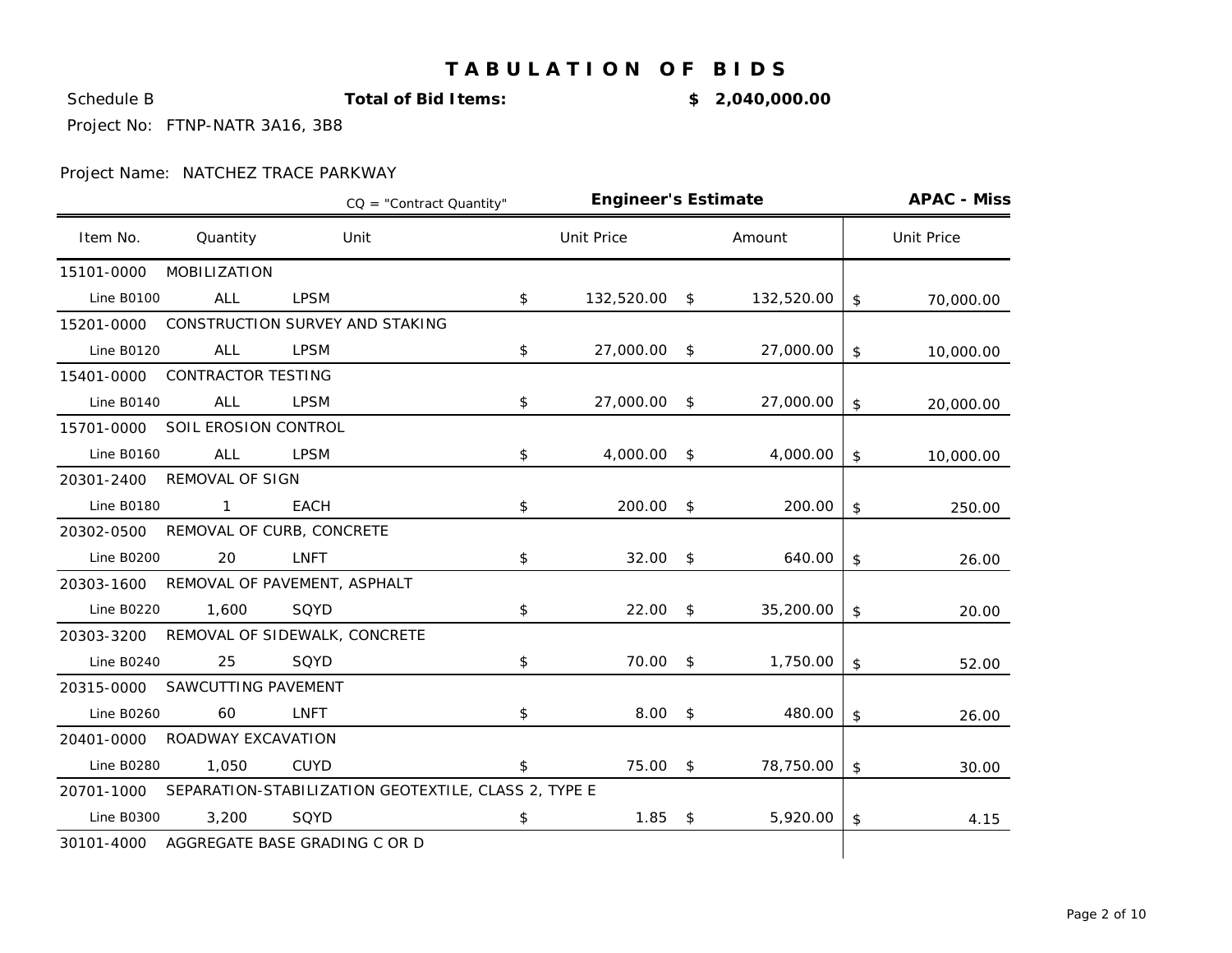**Schedule B Total of Bid Items: \$ 2,040,000.00** 

Project No: FTNP-NATR 3A16, 3B8

|                   | <b>Engineer's Estimate</b> |                                                                                                                                              | <b>APAC - Miss</b> |                   |                |            |                   |
|-------------------|----------------------------|----------------------------------------------------------------------------------------------------------------------------------------------|--------------------|-------------------|----------------|------------|-------------------|
| Item No.          | Quantity                   | Unit                                                                                                                                         |                    | <b>Unit Price</b> |                | Amount     | <b>Unit Price</b> |
| <b>Line B0320</b> | 1,000                      | <b>TON</b>                                                                                                                                   | \$                 | 46.00             | \$             | 46,000.00  | \$<br>35.00       |
| 31302-0000        |                            | AGGREGATE-TOPSOIL COURSE                                                                                                                     |                    |                   |                |            |                   |
| <b>Line B0340</b> | 15,000                     | SQYD                                                                                                                                         | \$                 | 8.50              | \$             | 127,500.00 | \$<br>7.80        |
| 40101-0100        |                            | ASPHALT CONCRETE PAVEMENT, GYRATORY MIX, 3/8-INCH NOMINAL MAXIMUM SIZE AGGREGATE, <0.3 MILLION ESAL, PG 67-22, ROUGHNESS TYPE I-A OR TYPE IV |                    |                   |                |            |                   |
| <b>Line B0360</b> | 7,500                      | <b>TON</b>                                                                                                                                   | \$                 | 130.00            | -\$            | 975,000.00 | \$<br>96.00       |
| 40101-0900        |                            | ASPHALT CONCRETE PAVEMENT, GYRATORY MIX, 3/4-INCH NOMINAL MAXIMUM SIZE AGGREGATE, <0.3 MILLION ESAL, WIDENING, PG 67-22                      |                    |                   |                |            |                   |
| <b>Line B0380</b> | 1,100                      | <b>TON</b>                                                                                                                                   | \$                 | 165.00            | -\$            | 181,500.00 | \$<br>115.00      |
| 40102-0100        |                            | ASPHALT CONCRETE PAVEMENT, GYRATORY MIX, 3/8-INCH NOMINAL MAXIMUM SIZE AGGREGATE, WEDGE AND LEVELING COURSE, PG 67-22                        |                    |                   |                |            |                   |
| <b>Line B0400</b> | 500                        | <b>TON</b>                                                                                                                                   | \$                 | 160.00            | \$             | 80,000.00  | \$<br>110.00      |
| 41301-0000        | ASPHALT PAVEMENT MILLING   |                                                                                                                                              |                    |                   |                |            |                   |
| <b>Line B0420</b> | 8,300                      | SQYD                                                                                                                                         | \$                 | 15.00             | $\mathfrak{F}$ | 124,500.00 | \$<br>4.00        |
| 41401-2000        |                            | CRACKS, CLEANING AND SEALING                                                                                                                 |                    |                   |                |            |                   |
| Line B0440        | 6,200                      | LNFT                                                                                                                                         | \$                 | 3.60              | \$             | 22,320.00  | \$<br>2.10        |
| 55225-0000        | CLEAN AND RESEAL JOINTS    |                                                                                                                                              |                    |                   |                |            |                   |
| <b>Line B0460</b> | 300                        | <b>LNFT</b>                                                                                                                                  | \$                 | 14.00             | \$             | 4,200.00   | \$<br>5.25        |
| 60411-0000        | <b>INLET MODIFICATION</b>  |                                                                                                                                              |                    |                   |                |            |                   |
| Line B0480        | 2                          | <b>EACH</b>                                                                                                                                  | \$                 | 3,700.00          | $^{\circ}$     | 7,400.00   | \$<br>2,600.00    |
| 60901-1700        |                            | CURB, CONCRETE, 18-INCH DEPTH                                                                                                                |                    |                   |                |            |                   |
| <b>Line B0500</b> | 40                         | LNFT                                                                                                                                         | \$                 | 70.00             | \$             | 2,800.00   | \$<br>41.50       |
| 60915-1000        | WHEELSTOP, CONCRETE        |                                                                                                                                              |                    |                   |                |            |                   |
| <b>Line B0520</b> | 2                          | <b>EACH</b>                                                                                                                                  | \$                 | 140.00            | \$             | 280.00     | \$<br>950.00      |
| 61401-0000        | LEAN CONCRETE BACKFILL     |                                                                                                                                              |                    |                   |                |            |                   |
| <b>Line B0540</b> | 5                          | <b>CUYD</b>                                                                                                                                  | \$                 | 1,800.00          | \$             | 9,000.00   | \$<br>830.00      |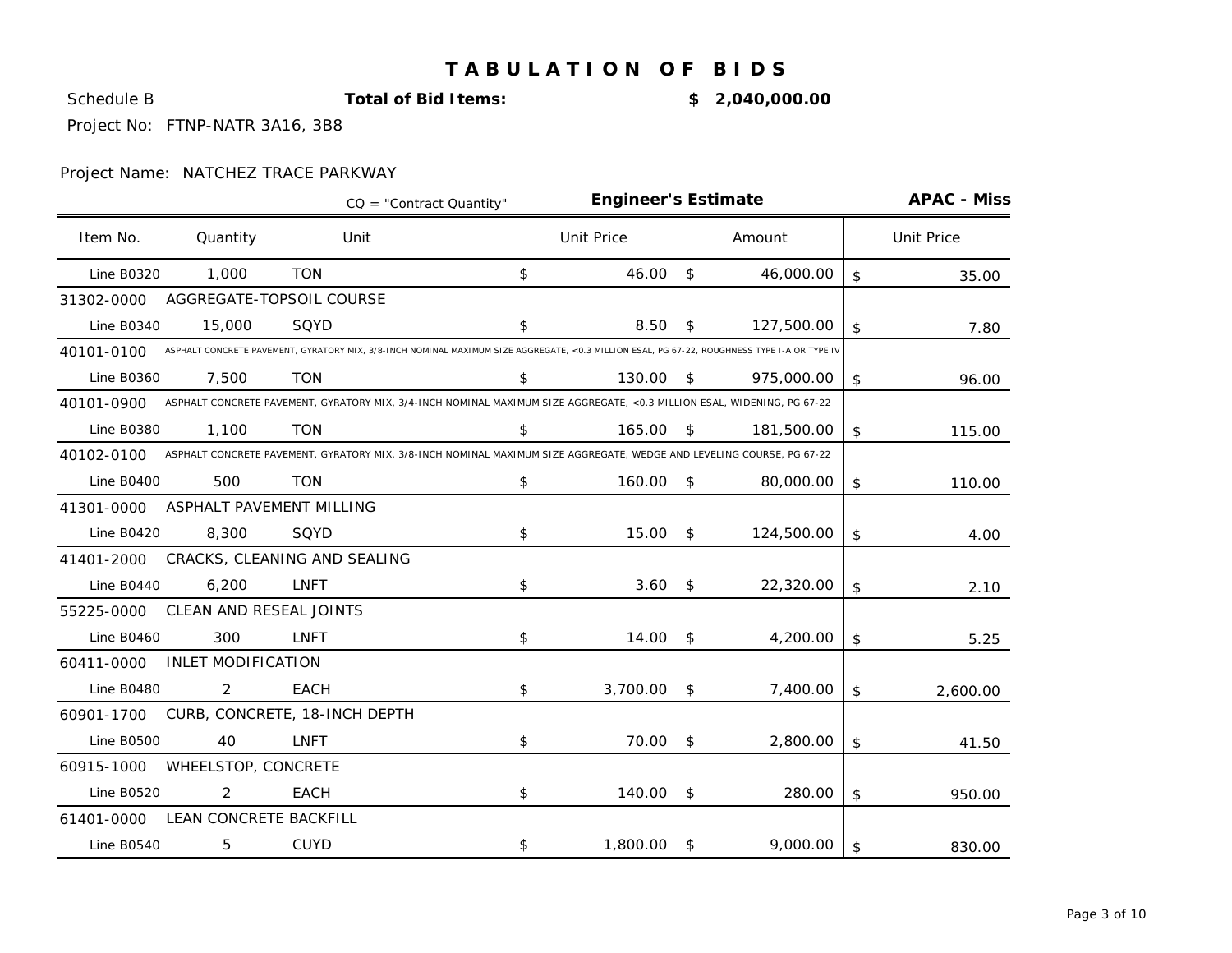**Schedule B Total of Bid Items: \$ 2,040,000.00** 

Project No: FTNP-NATR 3A16, 3B8

|                   |                           | $CO = "Contract Quantity"$                                      | <b>Engineer's Estimate</b> | <b>APAC - Miss</b> |           |                   |
|-------------------|---------------------------|-----------------------------------------------------------------|----------------------------|--------------------|-----------|-------------------|
| Item No.          | Quantity                  | Unit                                                            | <b>Unit Price</b>          |                    | Amount    | <b>Unit Price</b> |
| 61504-1000        |                           | ACCESSIBILITY RAMP, CONCRETE                                    |                            |                    |           |                   |
| <b>Line B0560</b> | 15                        | SQYD                                                            | \$<br>200.00               | \$                 | 3,000.00  | \$<br>495.00      |
| 62403-0000        |                           | FURNISHING AND PLACING TOPSOIL                                  |                            |                    |           |                   |
| Line B0580        | 5                         | <b>CUYD</b>                                                     | \$<br>140.00               | $\mathsf{s}$       | 700.00    | \$<br>250.00      |
| 62501-0000        | <b>TURF ESTABLISHMENT</b> |                                                                 |                            |                    |           |                   |
| <b>Line B0600</b> | 2.8                       | <b>ACRE</b>                                                     | \$<br>$3,500.00$ \$        |                    | 9,800.00  | \$<br>10,000.00   |
| 63302-0000        | <b>SIGN SYSTEM</b>        |                                                                 |                            |                    |           |                   |
| <b>Line B0620</b> | 100                       | <b>SQFT</b>                                                     | \$<br>150.00               | \$                 | 15,000.00 | \$<br>100.00      |
|                   |                           | 63401-1500 PAVEMENT MARKINGS, TYPE H, SOLID (PROFILED)          |                            |                    |           |                   |
| <b>Line B0640</b> | 8,800                     | <b>LNFT</b>                                                     | \$<br>2.75                 | \$                 | 24,200.00 | \$<br>4.00        |
|                   |                           | 63401-1500 PAVEMENT MARKINGS, TYPE H, SOLID                     |                            |                    |           |                   |
| <b>Line B0660</b> | 100,300                   | <b>LNFT</b>                                                     | \$<br>$0.40 \quad$ \$      |                    | 40,120.00 | \$<br>0.35        |
|                   |                           | 63401-1600 PAVEMENT MARKINGS, TYPE H, BROKEN                    |                            |                    |           |                   |
| <b>Line B0680</b> | 20,400                    | <b>LNFT</b>                                                     | \$<br>0.30                 | \$                 | 6,120.00  | \$<br>0.20        |
| 63405-3250        |                           | PAVEMENT MARKINGS, TYPE H, ACCESSIBILITY SYMBOL                 |                            |                    |           |                   |
| Line B0700        | 2                         | <b>EACH</b>                                                     | \$<br>410.00               | \$                 | 820.00    | \$<br>500.00      |
| 63406-0200        |                           | RAISED PAVEMENT MARKER, NON-PLOWABLE, BI-DIRECTIONAL REFLECTIVE |                            |                    |           |                   |
| <b>Line B0720</b> | 8                         | <b>EACH</b>                                                     | \$<br>35.00                | \$                 | 280.00    | \$<br>20.00       |
| 63501-0000        |                           | TEMPORARY TRAFFIC CONTROL                                       |                            |                    |           |                   |
| Line B0740        | <b>ALL</b>                | <b>LPSM</b>                                                     | \$<br>30,000.00 \$         |                    | 30,000.00 | \$<br>100,000.00  |
| 63701-0000        | <b>FIELD OFFICE</b>       |                                                                 |                            |                    |           |                   |
| <b>Line B0760</b> | 1                         | EACH                                                            | \$<br>16,000.00 \$         |                    | 16,000.00 | \$<br>6,500.00    |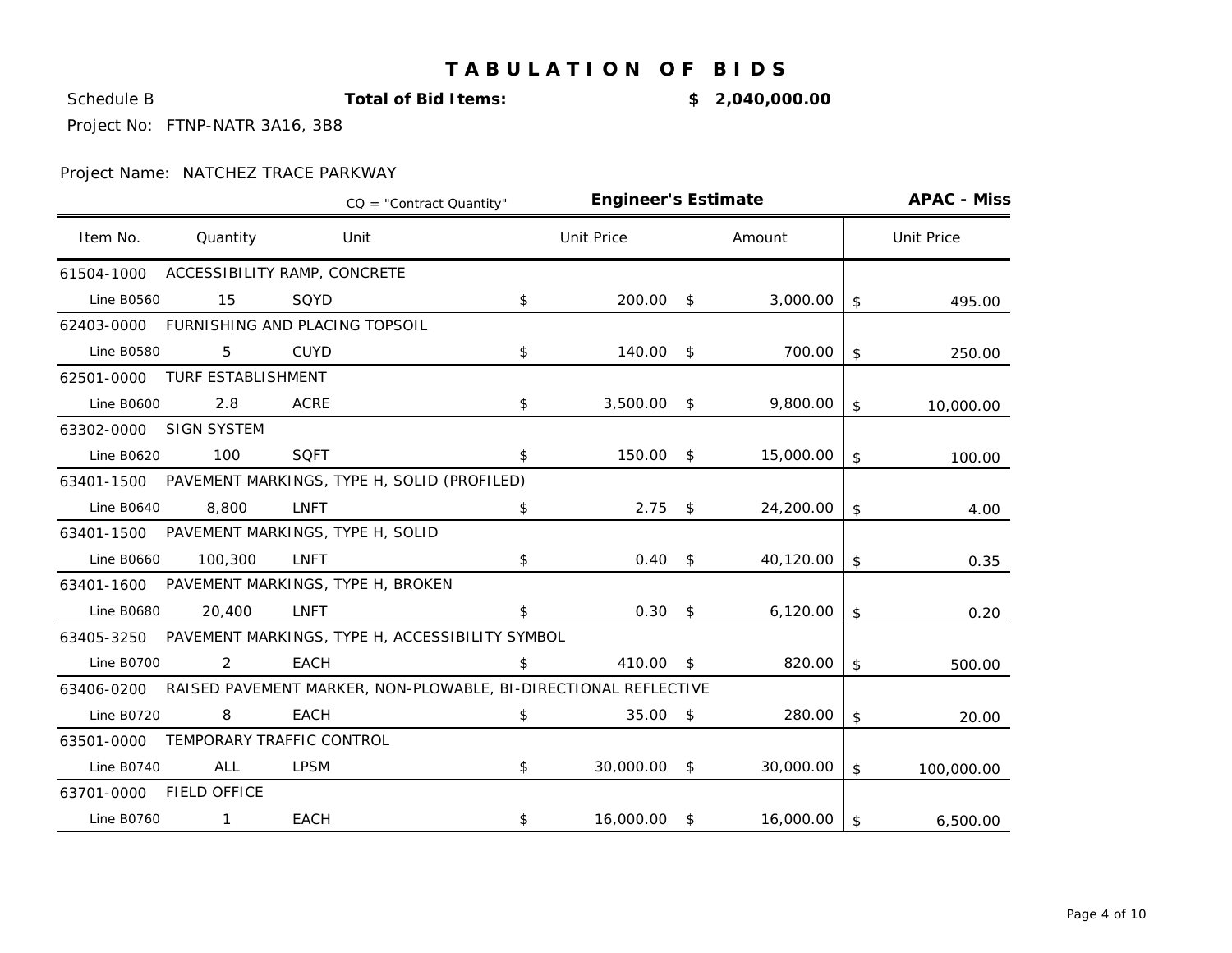Schedule B **Total of Bid Items: \$ 1,533,335.00** 1.1% **\$ 2,061,630.00**

Project No: FTNP-NATR 3A16, 3B8

|                   |                                      |                                           | CQ = "Contract Quantity" issippi, Inc. |           |            | Atlantic Icon, Corp. |  |           |  |
|-------------------|--------------------------------------|-------------------------------------------|----------------------------------------|-----------|------------|----------------------|--|-----------|--|
| Item No.          | Quantity                             | Unit                                      |                                        | Amount    |            | <b>Unit Price</b>    |  | Amount    |  |
| 15101-0000        | MOBILIZATION                         |                                           |                                        |           |            |                      |  |           |  |
| <b>Line B0100</b> | <b>ALL</b>                           | <b>LPSM</b>                               | \$                                     | 70,000.00 | $\sqrt{2}$ | 75,380.00 \$         |  | 75,380.00 |  |
| 15201-0000        |                                      | CONSTRUCTION SURVEY AND STAKING           |                                        |           |            |                      |  |           |  |
| <b>Line B0120</b> | <b>ALL</b>                           | <b>LPSM</b>                               | \$                                     | 10,000.00 | \$         | 18,000.00 \$         |  | 18,000.00 |  |
| 15401-0000        | <b>CONTRACTOR TESTING</b>            |                                           |                                        |           |            |                      |  |           |  |
| Line B0140        | <b>ALL</b>                           | <b>LPSM</b>                               | \$                                     | 20,000.00 | \$         | 25,000.00 \$         |  | 25,000.00 |  |
| 15701-0000        | SOIL EROSION CONTROL                 |                                           |                                        |           |            |                      |  |           |  |
| <b>Line B0160</b> | ALL                                  | <b>LPSM</b>                               | \$                                     | 10,000.00 | \$         | 45,500.00 \$         |  | 45,500.00 |  |
| 20301-2400        | <b>REMOVAL OF SIGN</b>               |                                           |                                        |           |            |                      |  |           |  |
| Line B0180        | $\mathbf{1}$                         | <b>EACH</b>                               | \$                                     | 250.00    | \$         | 250.00 \$            |  | 250.00    |  |
|                   | 20302-0500 REMOVAL OF CURB, CONCRETE |                                           |                                        |           |            |                      |  |           |  |
| <b>Line B0200</b> | 20                                   | LNFT                                      | \$                                     | 520.00    | \$         | $20.00$ \$           |  | 400.00    |  |
| 20303-1600        |                                      | REMOVAL OF PAVEMENT, ASPHALT              |                                        |           |            |                      |  |           |  |
| <b>Line B0220</b> | 1,600                                | SQYD                                      | \$                                     | 32,000.00 | \$         | $25.50$ \$           |  | 40,800.00 |  |
| 20303-3200        |                                      | REMOVAL OF SIDEWALK, CONCRETE             |                                        |           |            |                      |  |           |  |
| Line B0240        | 25                                   | SQYD                                      | \$                                     | 1,300.00  | \$         | $90.00$ \$           |  | 2,250.00  |  |
| 20315-0000        | SAWCUTTING PAVEMENT                  |                                           |                                        |           |            |                      |  |           |  |
| <b>Line B0260</b> | 60                                   | LNFT                                      | \$                                     | 1,560.00  | \$         | $15.00$ \$           |  | 900.00    |  |
| 20401-0000        | ROADWAY EXCAVATION                   |                                           |                                        |           |            |                      |  |           |  |
| <b>Line B0280</b> | 1,050                                | <b>CUYD</b>                               | \$                                     | 31,500.00 | \$         | 50.00 \$             |  | 52,500.00 |  |
| 20701-1000        |                                      | SEPARATION-STABILIZATION GEOTEXTILE, CLAS |                                        |           |            |                      |  |           |  |
| Line B0300        | 3,200                                | SQYD                                      | \$                                     | 13,280.00 | \$         | $18.00$ \$           |  | 57,600.00 |  |
| 30101-4000        |                                      | AGGREGATE BASE GRADING C OR D             |                                        |           |            |                      |  |           |  |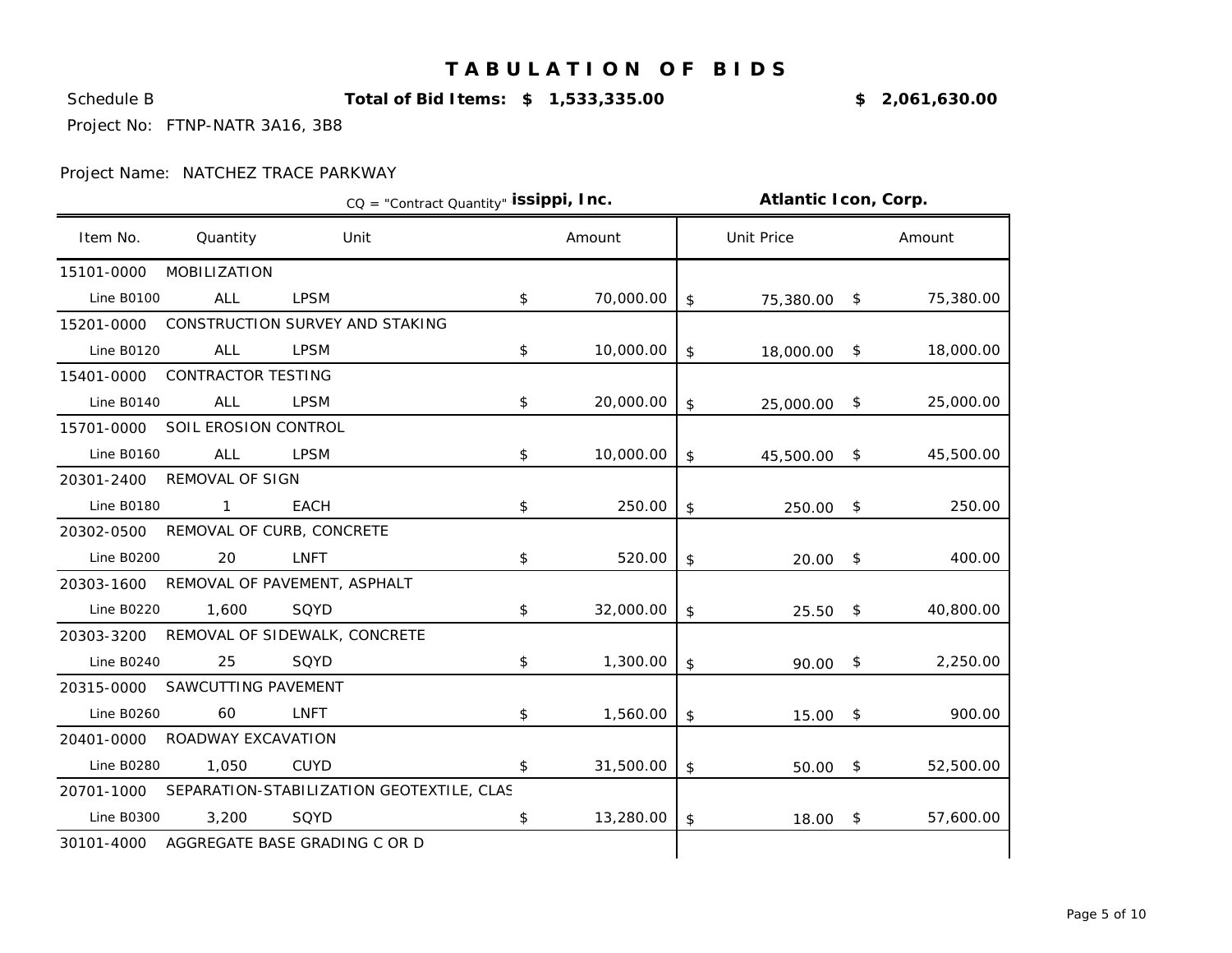Schedule B **Total of Bid Items: \$ 1,533,335.00** 1.1% **\$ 2,061,630.00**

Project No: FTNP-NATR 3A16, 3B8

|                   |                           |                                                                        | CQ = "Contract Quantity" issippi, Inc. | <b>Atlantic Icon, Corp.</b> |    |                   |              |            |
|-------------------|---------------------------|------------------------------------------------------------------------|----------------------------------------|-----------------------------|----|-------------------|--------------|------------|
| Item No.          | Quantity                  | Unit                                                                   |                                        | Amount                      |    | <b>Unit Price</b> |              | Amount     |
| <b>Line B0320</b> | 1,000                     | <b>TON</b>                                                             | \$                                     | 35,000.00                   | \$ | $60.00$ \$        |              | 60,000.00  |
| 31302-0000        |                           | AGGREGATE-TOPSOIL COURSE                                               |                                        |                             |    |                   |              |            |
| <b>Line B0340</b> | 15,000                    | SQYD                                                                   | \$                                     | 117,000.00                  | \$ | $5.75$ \$         |              | 86,250.00  |
| 40101-0100        |                           | ASPHALT CONCRETE PAVEMENT, GYRATORY MIX, 3/8-INCH NOMINAL MAXIMUM SIZE |                                        |                             |    |                   |              |            |
| <b>Line B0360</b> | 7,500                     | <b>TON</b>                                                             | \$                                     | 720,000.00                  | \$ | 115.00            | -\$          | 862,500.00 |
| 40101-0900        |                           | ASPHALT CONCRETE PAVEMENT, GYRATORY MIX, 3/4-INCH NOMINAL MAX          |                                        |                             |    |                   |              |            |
| <b>Line B0380</b> | 1,100                     | <b>TON</b>                                                             | \$                                     | 126,500.00                  | \$ | 185.00            | \$           | 203,500.00 |
| 40102-0100        |                           | ASPHALT CONCRETE PAVEMENT, GYRATORY MIX, 3/8-INCH NOMINAL MAX          |                                        |                             |    |                   |              |            |
| <b>Line B0400</b> | 500                       | <b>TON</b>                                                             | \$                                     | 55,000.00                   | \$ | 130.00 \$         |              | 65,000.00  |
| 41301-0000        | ASPHALT PAVEMENT MILLING  |                                                                        |                                        |                             |    |                   |              |            |
| <b>Line B0420</b> | 8,300                     | SQYD                                                                   | \$                                     | 33,200.00                   | \$ | 10.00             | $\mathsf{S}$ | 83,000.00  |
| 41401-2000        |                           | CRACKS, CLEANING AND SEALING                                           |                                        |                             |    |                   |              |            |
| Line B0440        | 6,200                     | <b>LNFT</b>                                                            | \$                                     | 13,020.00                   | \$ | $8.00*$           |              | 49,600.00  |
| 55225-0000        | CLEAN AND RESEAL JOINTS   |                                                                        |                                        |                             |    |                   |              |            |
| <b>Line B0460</b> | 300                       | LNFT                                                                   | \$                                     | 1,575.00                    | \$ | 18.00             | \$           | 5,400.00   |
| 60411-0000        | <b>INLET MODIFICATION</b> |                                                                        |                                        |                             |    |                   |              |            |
| Line B0480        | 2                         | <b>EACH</b>                                                            | \$                                     | 5,200.00                    | \$ | $3,500.00$ \$     |              | 7,000.00   |
| 60901-1700        |                           | CURB, CONCRETE, 18-INCH DEPTH                                          |                                        |                             |    |                   |              |            |
| <b>Line B0500</b> | 40                        | <b>LNFT</b>                                                            | \$                                     | 1,660.00                    | \$ | 65.00 \$          |              | 2,600.00   |
| 60915-1000        | WHEELSTOP, CONCRETE       |                                                                        |                                        |                             |    |                   |              |            |
| <b>Line B0520</b> | 2                         | <b>EACH</b>                                                            | \$                                     | 1,900.00                    | \$ | 250.00            | - \$         | 500.00     |
| 61401-0000        | LEAN CONCRETE BACKFILL    |                                                                        |                                        |                             |    |                   |              |            |
| <b>Line B0540</b> | 5                         | <b>CUYD</b>                                                            | \$                                     | 4,150.00                    | \$ | 2,200.00          | -\$          | 11,000.00  |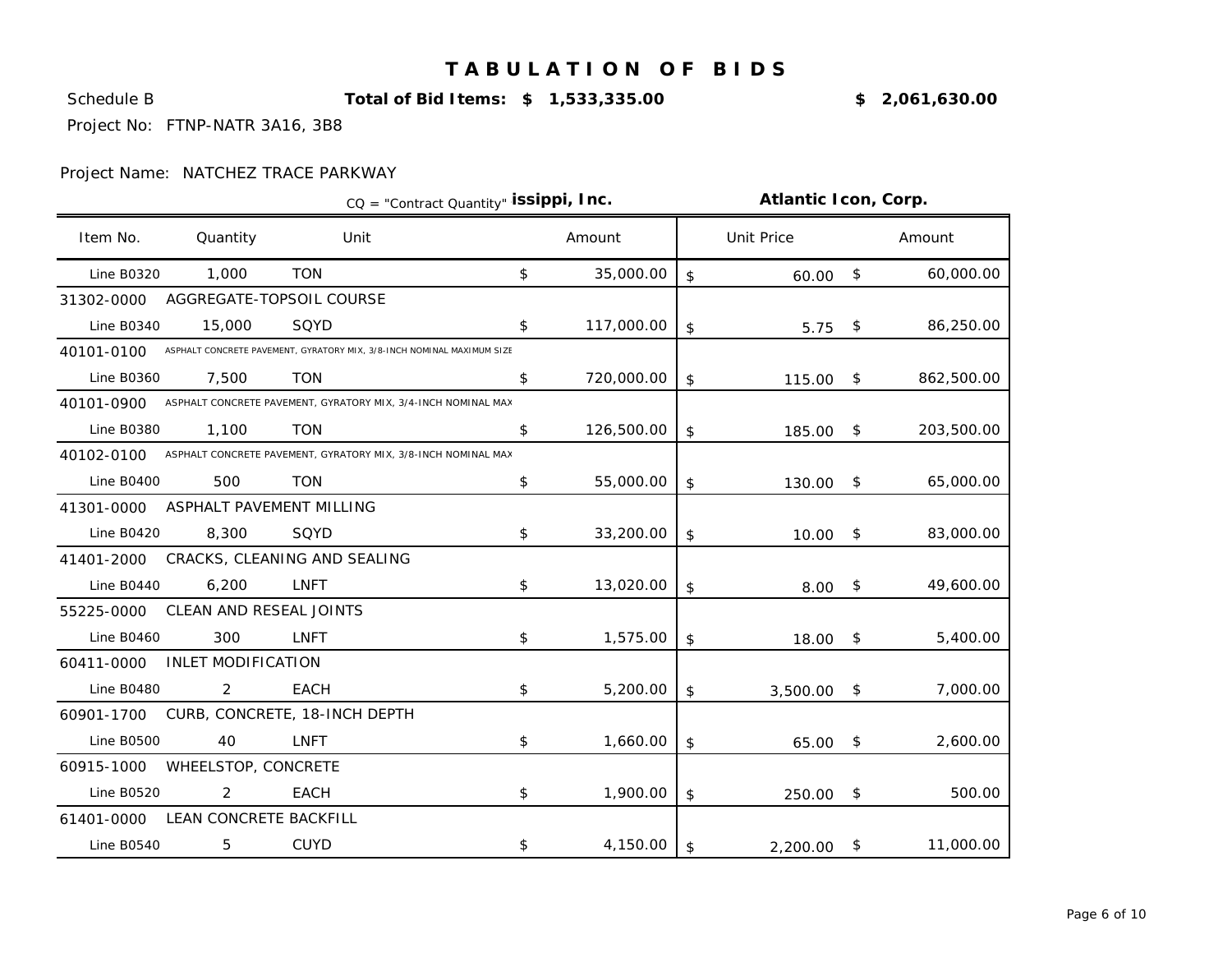Schedule B **Total of Bid Items: \$ 1,533,335.00** 1.1% **\$ 2,061,630.00**

Project No: FTNP-NATR 3A16, 3B8

|                   |                     |                                                       | CQ = "Contract Quantity" issippi, Inc. | Atlantic Icon, Corp. |               |              |     |            |
|-------------------|---------------------|-------------------------------------------------------|----------------------------------------|----------------------|---------------|--------------|-----|------------|
| Item No.          | Quantity            | Unit                                                  |                                        | Amount               |               | Unit Price   |     | Amount     |
| 61504-1000        |                     | ACCESSIBILITY RAMP, CONCRETE                          |                                        |                      |               |              |     |            |
| <b>Line B0560</b> | 15                  | SQYD                                                  | \$                                     | 7,425.00             | \$            | 500.00 \$    |     | 7,500.00   |
| 62403-0000        |                     | FURNISHING AND PLACING TOPSOIL                        |                                        |                      |               |              |     |            |
| <b>Line B0580</b> | 5                   | <b>CUYD</b>                                           | \$                                     | 1,250.00             | \$            | 250.00 \$    |     | 1,250.00   |
| 62501-0000        | TURF ESTABLISHMENT  |                                                       |                                        |                      |               |              |     |            |
| <b>Line B0600</b> | 2.8                 | <b>ACRE</b>                                           | \$                                     | 28,000.00            | \$            | 10,000.00    | \$  | 28,000.00  |
| 63302-0000        | SIGN SYSTEM         |                                                       |                                        |                      |               |              |     |            |
| <b>Line B0620</b> | 100                 | <b>SQFT</b>                                           | $\mathfrak{L}$                         | 10,000.00            | \$            | $110.00$ \$  |     | 11,000.00  |
|                   |                     | 63401-1500 PAVEMENT MARKINGS, TYPE H, SOLID (PROFILE) |                                        |                      |               |              |     |            |
| <b>Line B0640</b> | 8,800               | <b>LNFT</b>                                           | \$                                     | 35,200.00            | \$            | $4.50$ \$    |     | 39,600.00  |
|                   |                     | 63401-1500 PAVEMENT MARKINGS, TYPE H, SOLID           |                                        |                      |               |              |     |            |
| <b>Line B0660</b> | 100,300             | <b>LNFT</b>                                           | \$                                     | 35,105.00            | \$            | $1.50$ \$    |     | 150,450.00 |
|                   |                     | 63401-1600 PAVEMENT MARKINGS, TYPE H, BROKEN          |                                        |                      |               |              |     |            |
| <b>Line B0680</b> | 20,400              | <b>LNFT</b>                                           | $\mathfrak{L}$                         | 4,080.00             | \$            | $1.00$ \$    |     | 20,400.00  |
|                   |                     | 63405-3250 PAVEMENT MARKINGS, TYPE H, ACCESSIBILITY S |                                        |                      |               |              |     |            |
| Line B0700        | 2                   | EACH                                                  | \$                                     | 1,000.00             | \$            | 650.00 \$    |     | 1,300.00   |
| 63406-0200        |                     | RAISED PAVEMENT MARKER, NON-PLOWABLE, B               |                                        |                      |               |              |     |            |
| <b>Line B0720</b> | 8                   | EACH                                                  | \$                                     | 160.00               | \$            | 150.00 \$    |     | 1,200.00   |
| 63501-0000        |                     | TEMPORARY TRAFFIC CONTROL                             |                                        |                      |               |              |     |            |
| <b>Line B0740</b> | <b>ALL</b>          | <b>LPSM</b>                                           | \$                                     | 100,000.00           | $\frac{1}{2}$ | 45,000.00 \$ |     | 45,000.00  |
| 63701-0000        | <b>FIELD OFFICE</b> |                                                       |                                        |                      |               |              |     |            |
| <b>Line B0760</b> | $\overline{1}$      | <b>EACH</b>                                           | \$                                     | 6,500.00             | \$            | 1,000.00     | -\$ | 1,000.00   |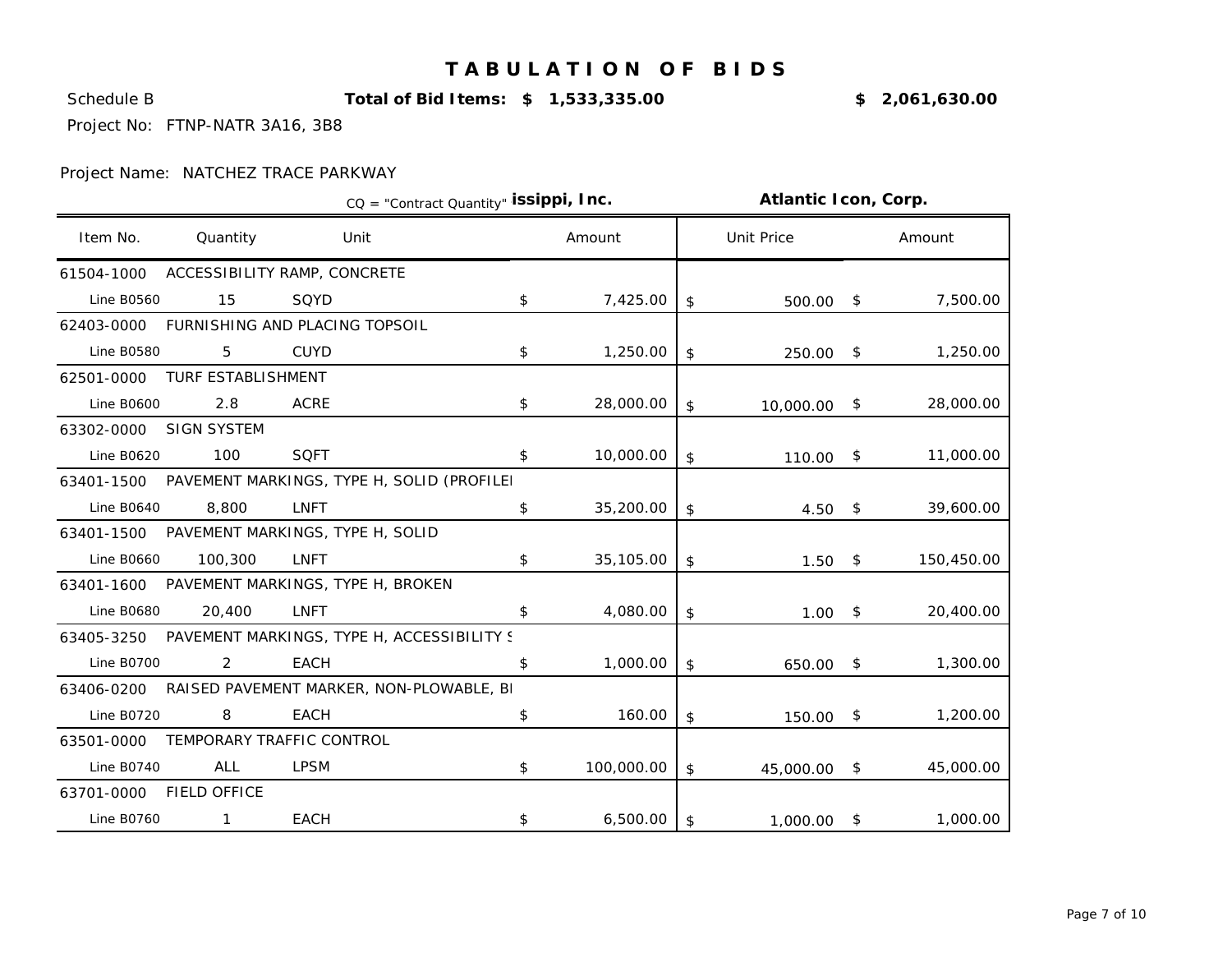Schedule B **Total of Bid Items:**

-14.0% **\$ 1,754,705.00**

Project No: FTNP-NATR 3A16, 3B8

|                   |                                            |             | $CO = "Contract Quantity"$                           |                | WG Construction Company, Inc. |              |            |
|-------------------|--------------------------------------------|-------------|------------------------------------------------------|----------------|-------------------------------|--------------|------------|
| Item No.          | Quantity                                   |             | Unit                                                 |                | <b>Unit Price</b>             |              | Amount     |
| 15101-0000        | MOBILIZATION                               |             |                                                      |                |                               |              |            |
| <b>Line B0100</b> | <b>ALL</b>                                 | <b>LPSM</b> |                                                      | \$             | 115,000.00                    | $\sqrt{5}$   | 115,000.00 |
|                   | 15201-0000 CONSTRUCTION SURVEY AND STAKING |             |                                                      |                |                               |              |            |
| <b>Line B0120</b> | ALL                                        | <b>LPSM</b> |                                                      | $\mathfrak{S}$ | 42,000.00                     | \$           | 42,000.00  |
|                   | 15401-0000 CONTRACTOR TESTING              |             |                                                      |                |                               |              |            |
| <b>Line B0140</b> | ALL                                        | <b>LPSM</b> |                                                      | \$             | 17,000.00                     | \$           | 17,000.00  |
| 15701-0000        | SOIL EROSION CONTROL                       |             |                                                      |                |                               |              |            |
| Line B0160        | <b>ALL</b>                                 | LPSM        |                                                      | \$             | 22,000.00                     | $\mathsf{S}$ | 22,000.00  |
|                   | 20301-2400 REMOVAL OF SIGN                 |             |                                                      |                |                               |              |            |
| Line B0180        | $\mathbf{1}$                               | <b>EACH</b> |                                                      | \$             | 250.00                        | \$           | 250.00     |
|                   | 20302-0500 REMOVAL OF CURB, CONCRETE       |             |                                                      |                |                               |              |            |
| <b>Line B0200</b> | 20                                         | LNFT        |                                                      | \$             | $20.00$ \$                    |              | 400.00     |
|                   | 20303-1600 REMOVAL OF PAVEMENT, ASPHALT    |             |                                                      |                |                               |              |            |
| <b>Line B0220</b> | 1,600                                      | SQYD        |                                                      | $\mathfrak{L}$ | $25.50$ \$                    |              | 40,800.00  |
| 20303-3200        | REMOVAL OF SIDEWALK, CONCRETE              |             |                                                      |                |                               |              |            |
| <b>Line B0240</b> | 25                                         | SQYD        |                                                      | \$             | 45.00                         | \$           | 1,125.00   |
| 20315-0000        | SAWCUTTING PAVEMENT                        |             |                                                      |                |                               |              |            |
| Line B0260        | 60                                         | LNFT        |                                                      | \$             | $6.00$ \$                     |              | 360.00     |
| 20401-0000        | ROADWAY EXCAVATION                         |             |                                                      |                |                               |              |            |
| <b>Line B0280</b> | 1,050                                      | <b>CUYD</b> |                                                      | \$             | 30.00                         | \$           | 31,500.00  |
|                   |                                            |             | 20701-1000 SEPARATION-STABILIZATION GEOTEXTILE, CLAS |                |                               |              |            |
| <b>Line B0300</b> | 3,200                                      | SQYD        |                                                      | \$             | 2.00                          | \$           | 6,400.00   |
|                   | 30101-4000 AGGREGATE BASE GRADING C OR D   |             |                                                      |                |                               |              |            |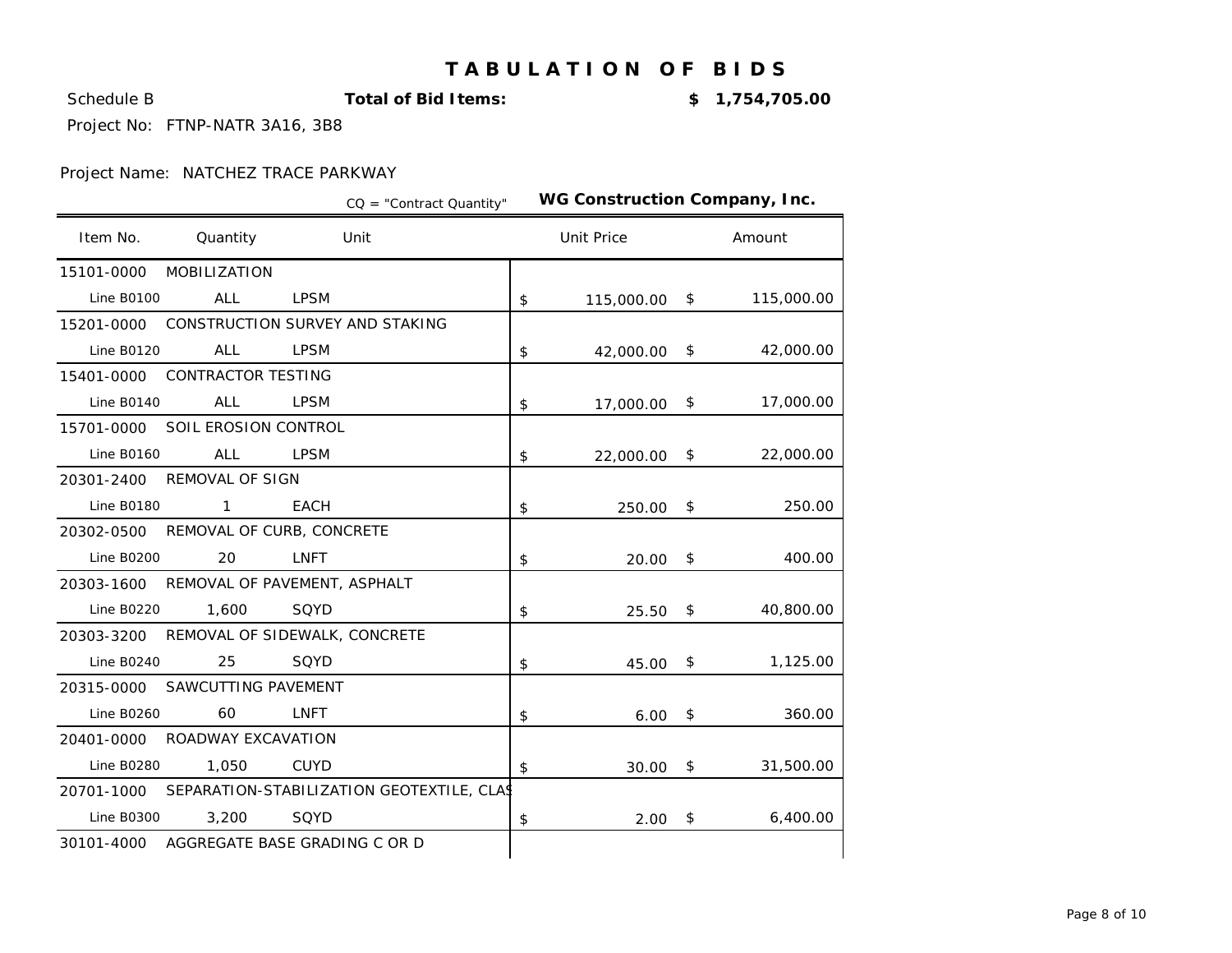Schedule B **Total of Bid Items:**

-14.0% **\$ 1,754,705.00**

Project No: FTNP-NATR 3A16, 3B8

|                   |                           |                                                                       | $CO = "Contract Quantity"$ | WG Construction Company, Inc. |              |            |
|-------------------|---------------------------|-----------------------------------------------------------------------|----------------------------|-------------------------------|--------------|------------|
| Item No.          | Quantity                  | Unit                                                                  |                            | <b>Unit Price</b>             |              | Amount     |
| <b>Line B0320</b> | 1,000                     | <b>TON</b>                                                            |                            | \$<br>55.00                   | \$           | 55,000.00  |
| 31302-0000        | AGGREGATE-TOPSOIL COURSE  |                                                                       |                            |                               |              |            |
| Line B0340        | 15,000                    | SQYD                                                                  |                            | \$<br>7.76                    | \$           | 116,400.00 |
| 40101-0100        |                           | ASPHALT CONCRETE PAVEMENT, GYRATORY MIX, 3/8-INCH NOMINAL MAXIMUM SIZ |                            |                               |              |            |
| Line B0360        | 7,500                     | <b>TON</b>                                                            |                            | \$<br>104.00                  | $\mathsf{S}$ | 780,000.00 |
| 40101-0900        |                           | ASPHALT CONCRETE PAVEMENT, GYRATORY MIX, 3/4-INCH NOMINAL MAI         |                            |                               |              |            |
| <b>Line B0380</b> | 1,100                     | <b>TON</b>                                                            |                            | \$<br>145.00                  | $\mathsf{S}$ | 159,500.00 |
| 40102-0100        |                           | ASPHALT CONCRETE PAVEMENT, GYRATORY MIX, 3/8-INCH NOMINAL MAI         |                            |                               |              |            |
| <b>Line B0400</b> | 500                       | <b>TON</b>                                                            |                            | \$<br>128.00                  | \$           | 64,000.00  |
| 41301-0000        | ASPHALT PAVEMENT MILLING  |                                                                       |                            |                               |              |            |
| <b>Line B0420</b> | 8,300                     | SQYD                                                                  |                            | \$<br>7.25                    | \$           | 60,175.00  |
| 41401-2000        |                           | CRACKS, CLEANING AND SEALING                                          |                            |                               |              |            |
| Line B0440        | 6,200                     | <b>LNFT</b>                                                           |                            | \$<br>2.00                    | \$           | 12,400.00  |
| 55225-0000        | CLEAN AND RESEAL JOINTS   |                                                                       |                            |                               |              |            |
| Line B0460        | 300                       | <b>LNFT</b>                                                           |                            | \$<br>5.00                    | \$           | 1,500.00   |
| 60411-0000        | <b>INLET MODIFICATION</b> |                                                                       |                            |                               |              |            |
| <b>Line B0480</b> | 2                         | <b>EACH</b>                                                           |                            | \$<br>3,000.00                | \$           | 6,000.00   |
| 60901-1700        |                           | CURB, CONCRETE, 18-INCH DEPTH                                         |                            |                               |              |            |
| <b>Line B0500</b> | 40                        | <b>LNFT</b>                                                           |                            | \$<br>50.00                   | $\sqrt{5}$   | 2,000.00   |
| 60915-1000        | WHEELSTOP, CONCRETE       |                                                                       |                            |                               |              |            |
| <b>Line B0520</b> | 2                         | <b>EACH</b>                                                           |                            | \$<br>1,200.00                | \$           | 2,400.00   |
| 61401-0000        | LEAN CONCRETE BACKFILL    |                                                                       |                            |                               |              |            |
| <b>Line B0540</b> | 5                         | <b>CUYD</b>                                                           |                            | \$<br>2,500.00                | \$           | 12,500.00  |